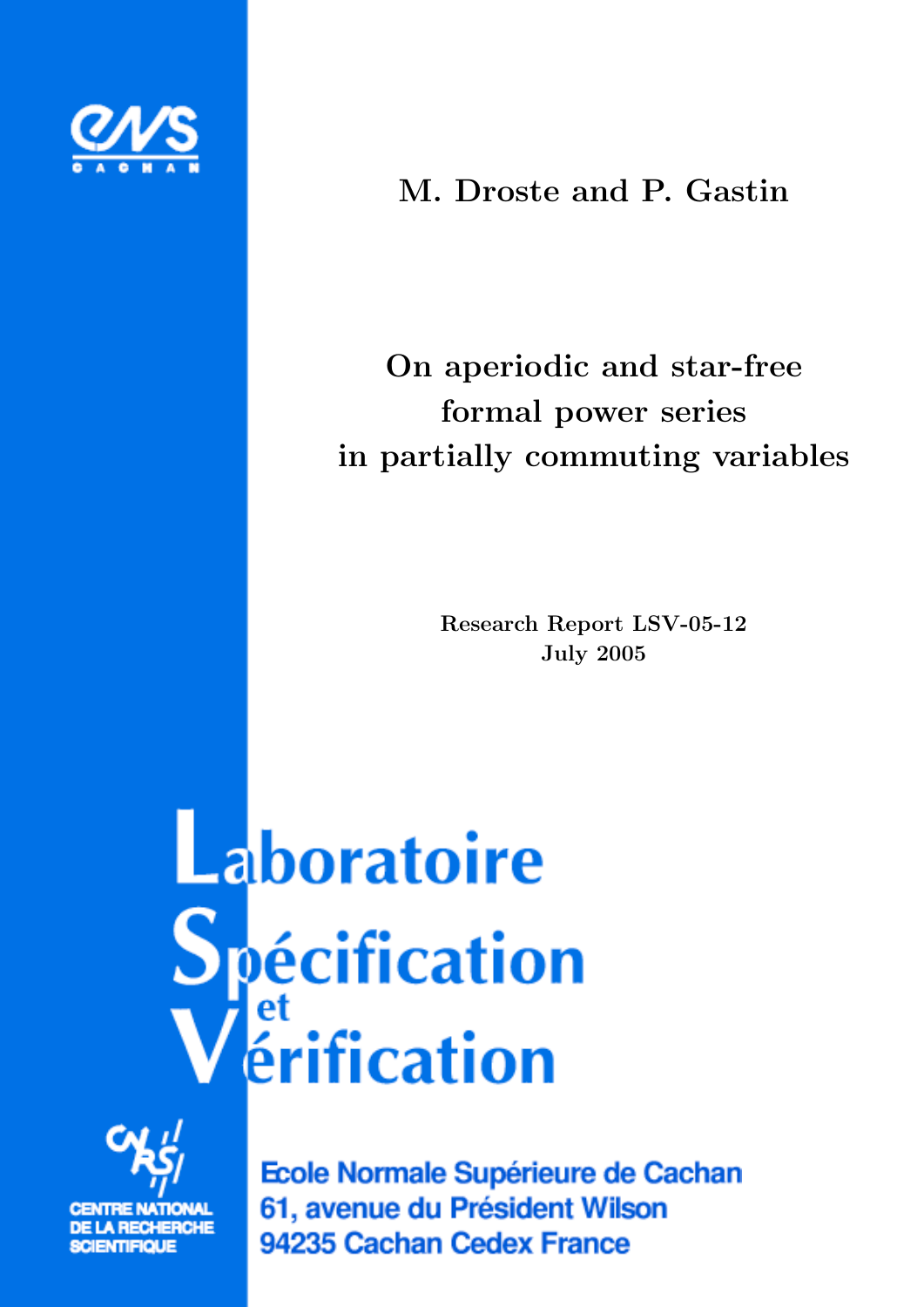### On aperiodic and star-free formal power series in partially commuting variables<sup> $\star$ </sup>

Manfred  $D$ roste<sup>1</sup> and Paul Gastin<sup>2</sup>

 $1$  Institut für Informatik, Universität Leipzig Augustusplatz 10-11, D-04109 Leipzig, Germany, droste@informatik.uni-leipzig.de 2 LSV, CNRS UMR 8643  $\&$  ENS de Cachan 61, Av. du Président Wilson, F-94235 Cachan Cedex, France, Paul.Gastin@lsv.ens-cachan.fr

Abstract. Formal power series over non-commuting variables have been investigated as representations of the behavior of automata with multiplicities. Here we introduce and investigate the concepts of aperiodic and of star-free formal power series over semirings and partially commuting variables. We prove that if the semiring  $K$  is idempotent and commutative, or if  $K$  is idempotent and the variables are non-commuting, then the product of any two aperiodic series is again aperiodic. We also show that if  $K$  is idempotent and the matrix monoids over  $K$  have a Burnside property (satisfied, e.g. by the tropical semiring), then the aperiodic and the star-free series coincide. This generalizes a classical result of Schützenberger (1961) for aperiodic regular languages and subsumes a result of Guaiana, Restivo and Salemi (1992) on aperiodic trace languages.

#### 1 Introduction

In the theory of automata, Kleene's fundamental theorem on the coincidence of regular and rational languages in free monoids has been extended in many ways. Schützenberger [24] investigated formal power series over arbitrary semirings (e.g., like the natural numbers) and with non-commuting variables and showed that the recognizable formal power series, which represent precisely the behavior of automata with multiplicities (cf. Eilenberg [9]), coincide with the rational series. This was the starting point for a large amount of work on formal power series, cf.  $[23, 15, 1, 14]$  for surveys. Special cases of automata with multiplicities are networks with capacities (weights) and have been also investigated in operations research for algebraic optimization problems, cf. [29] and in the 'maxplus-community' [10].

Schützenberger [25] also showed that in free monoids the aperiodic regular languages coincide with the star-free languages. Such languages are important for

<sup>!</sup> Work partly supported by the DAAD-PROCOPE project Temporal and Quantitative Analysis of Distributed Systems.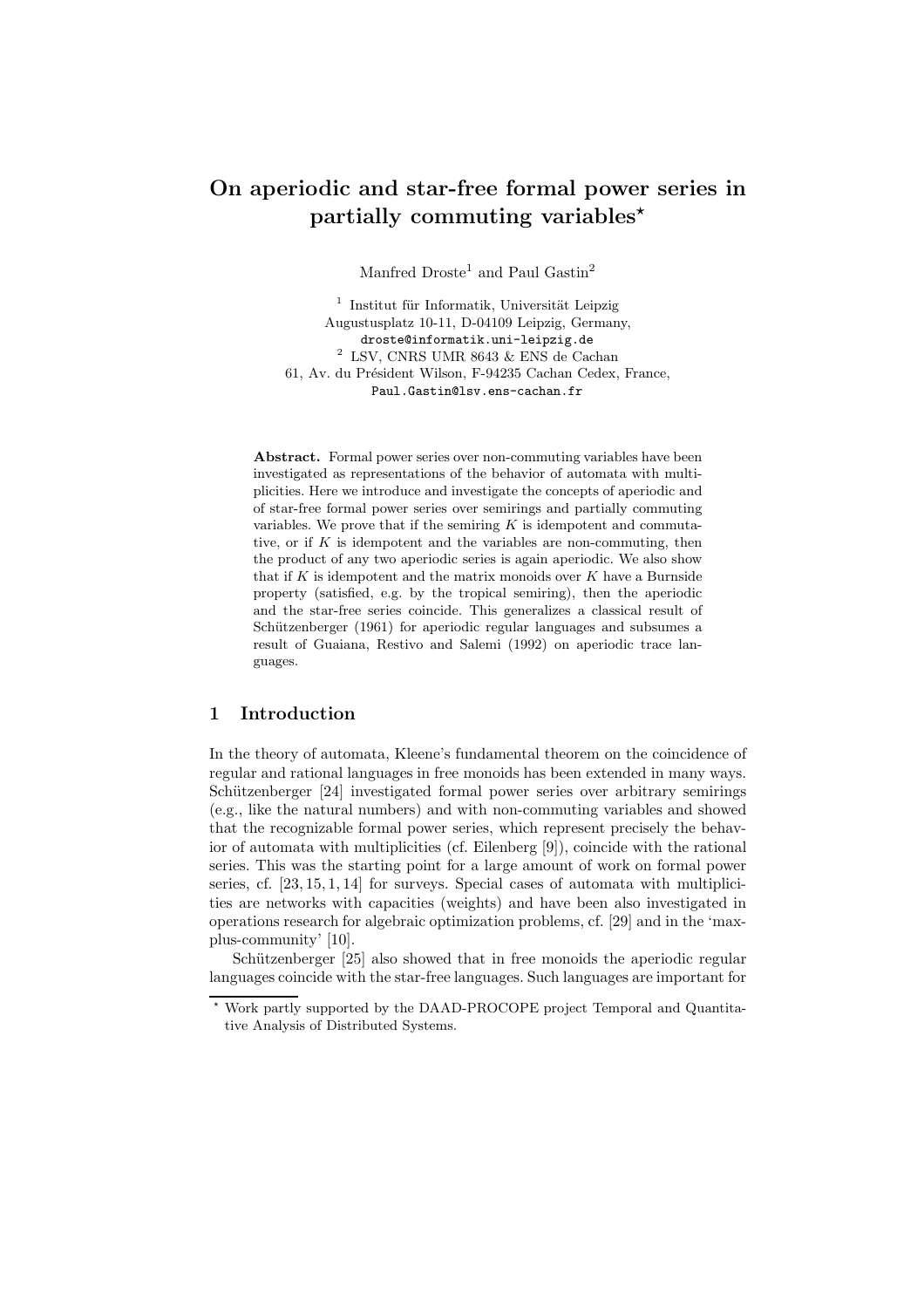and arise from counter-free automata, and have been also investigated intensively due to characterizations using first order logic (McNaughton and Papert [20]) or temporal logic (Kamp [13]).

An algebraic characterization of the sub-algebra of series over commutative fields generated by letters and geometric series was announced by Reutenauer [22] as an analogue of Schützenberger's theorem. However, in the case of the boolean semiring, his class of series restricts to a proper subclass of the aperiodic languages (dot-depth 3/2).

It is the aim of this paper to introduce and investigate the concepts of aperiodicity and star-freeness for formal power series over arbitrary semirings. In fact, we will allow the variables to be partially commutative. A recognizable series is called aperiodic if, when iterating any complex task in a representing automaton with multiplicities, there is a fixed bound of iterations after which the computed value (weight) remains stable. This is an assumption often made in optimization problems, cf. [29]. A series is star-free, if it can be constructed from finitely many polynomials using the operations sum, product and complement, with the latter being applied only to characteristic series. This generalizes the concepts of aperiodic and of star-free languages, respectively.

Before stating our results, let us recall the notion of partially commuting variables. A trace alphabet  $(\Sigma, I)$  consists of a finite alphabet  $\Sigma$  and an irreflexive symmetric relation I indicating when two elements  $a, b$  of  $\Sigma$  commute, e.g. can occur independently of each other in a given concurrent system. A trace monoid M is therefore defined as the quotient of the free monoid  $\Sigma^*$  modulo the congruence generated by the relations  $ab \sim ba$  if a I b. These monoids were introduced by Mazurkiewicz [18, 19] as an important mathematical model for the behavior of concurrent systems, see also [3, 5, 4] for their well-developed theory.

Now let K be an arbitrary semiring, and let  $K(\mathbb{M})$  be the collection of all formal power series  $S = \sum_{m \in \mathbb{M}} (S, m) \cdot m$ . These can also be viewed as series with entries  $(S, m)$  from K in which certain of the variables (= elements of  $\Sigma$ ) are allowed to commute, as indicated by the relation I.

Whereas formal power series over non-commuting variables represent the behavior of sequential systems with weights, series over partially commuting variables can be viewed as the behavior of concurrent systems with multiplicities ('weights' for the actions). For an investigation of recognizable and rational formal power series over trace monoids, we refer the reader to [7].

Let us now give a summary of our main results. They all require that the semiring  $K$  of coefficients be idempotent. In applications, this is satisfied when 'addition' means the operation of taking minimum or maximum. We first show that the product of any two aperiodic series with non-commuting variables is again aperiodic. This means that the sequentialization of two such aperiodic systems stays aperiodic. We then show that this remains true even with partially commuting variables, but under the additional assumption that  $K$  be commutative. With an example, we show that the idempotence of  $K$  is necessary.

For our further results we need that the matrix monoids  $K^{n\times n}$  of  $(n \times n)$ matrices over  $K$  have a Burnside property: each finitely generated torsion sub-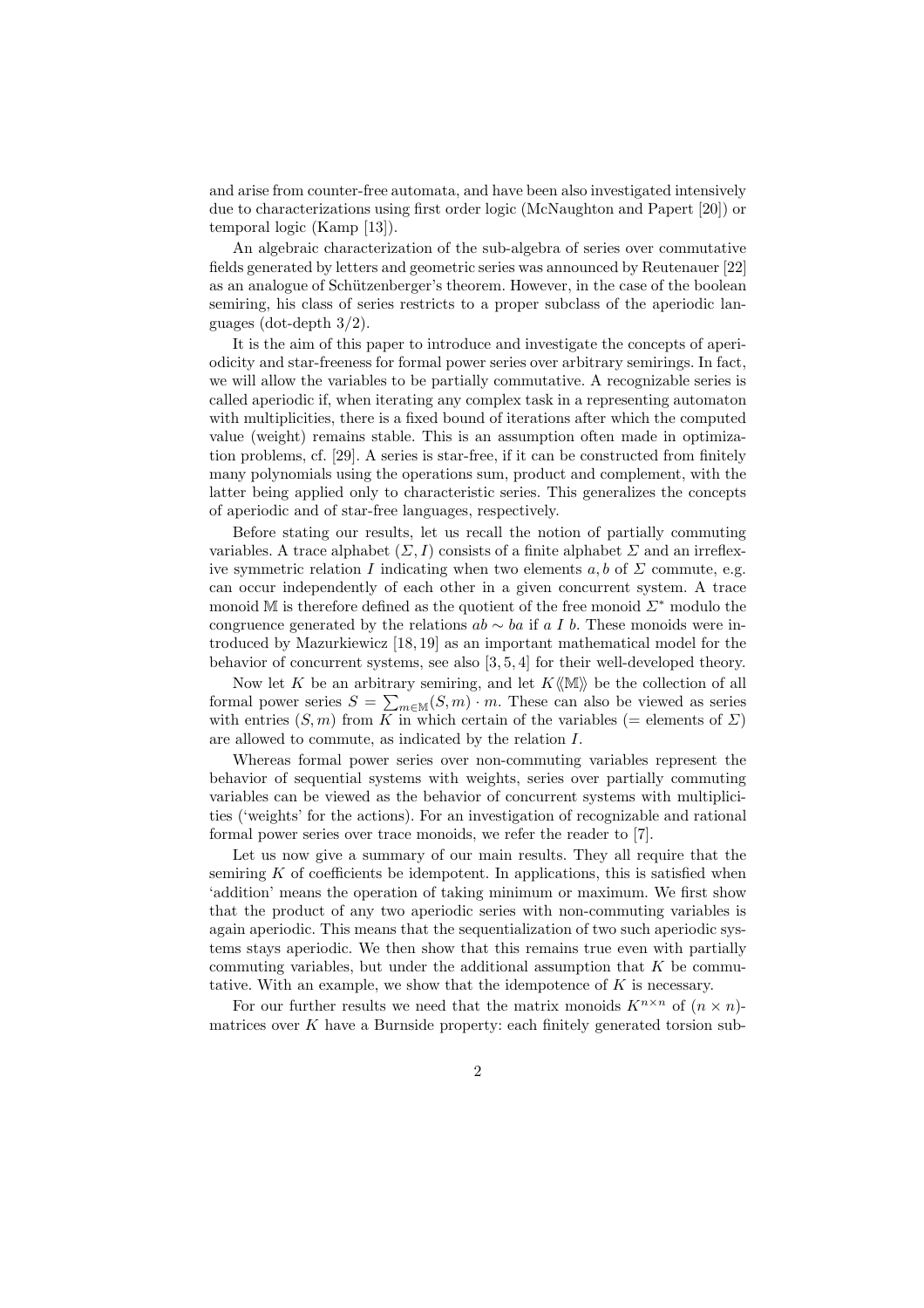monoid of  $K^{n \times n}$  be finite. We note that since Burnside's question in 1902, this property has been deeply investigated in group and semigroup theory, cf. the surveys of Simon [27] and Pin [21] for its relevance to automata theory. By a deep result of Simon [26], the important tropical semiring ( $\mathbb{N} \cup {\infty}$ , min, +) (and several others) satisfies this property. We can then show that any series over  $K$  and partially commuting variables is aperiodic if and only if it is starfree. If here  $K = \mathbb{B}$ , the Boolean semiring, we obtain as a consequence that in trace monoids the aperiodic languages are precisely the star-free ones, a result of Guaiana, Restivo and Salemi [12] which in turn contains Schützenberger's classical result for aperiodic languages of words.

Note that this provides a syntactic construction of how to obtain the behavior of a given aperiodic concurrent system by combining singleton automata using the operations parallel sum, sequentialization, and complementation.

A preliminary version of this work appeared in the extended abstract [8].

#### 2 Preliminaries

Here we recall the necessary notation and background for formal power series and for trace theory. For more details, we refer the reader to [23, 1, 3, 5].

Let M be any monoid and  $(K, +, \cdot, 0, 1)$  any semiring, i.e.,  $(K, +, 0)$  is a commutative monoid,  $(K, \cdot, 1)$  is a monoid, multiplication distributes over addition, and  $0 \cdot x = x \cdot 0 = 0$  for each  $x \in K$ . If multiplication is commutative, we say that  $K$  is *commutative*. If the addition is idempotent, then the semiring is called *idempotent.* For instance, the Boolean semiring  $\mathbb{B} = (\{0, 1\}, +, \cdot, 0, 1)$  is both commutative and idempotent. The semiring of natural numbers  $(N, +, \cdot, 0, 1)$ is commutative but not idempotent. The semiring  $(\mathcal{P}(\Sigma^*), \cup, \cdot, \emptyset, \{1\})$  of languages over some alphabet  $\Sigma$  is idempotent but not commutative. The semiring  $\mathbb{N}^{n \times n}$  of  $(n \times n)$ -matrices is neither commutative nor idempotent. Other semirings useful in computer science (and also in optimization problems of operations research [29]) are the min-plus (or max-plus or min-max) semirings over the integers or the reals. For instance the min-plus semiring over the reals  $(\mathbb{R} \cup {\infty}, \min, +, \infty, 0)$  is both commutative and idempotent.

Also, the semiring K is locally finite if any finitely generated subsemiring of K is finite. For instance, if both sum and product are commutative and idempotent then it is easy to see that the semiring is locally finite. This is in particular the case for the min-max semiring ( $\mathbb{R} \cup \{-\infty, +\infty\}$ , min, max,  $+\infty, -\infty$ ) or for semirings which are boolean algebras like  $(\mathcal{P}(\Sigma^*), \cup, \cap, \emptyset, \{1\}).$ 

A formal power series is a mapping

$$
S: M \longrightarrow K
$$

$$
m \longmapsto (S, m)
$$

It is usually denoted as a formal sum  $S = \sum_{m \in M} (S, m) \cdot m$ . The set  $\text{Im}(S) =$  $\{(S,m) \mid m \in M\}$  is called the *image* of S. The set  $\text{Supp}(S) = \{m \in M \mid S\}$  $(S, m) \neq 0$  is called the *support* of S. If  $\text{Supp}(S)$  is finite, then S is called a polynomial. The collection of all formal power series is denoted by  $K\langle\langle M \rangle\rangle$ ,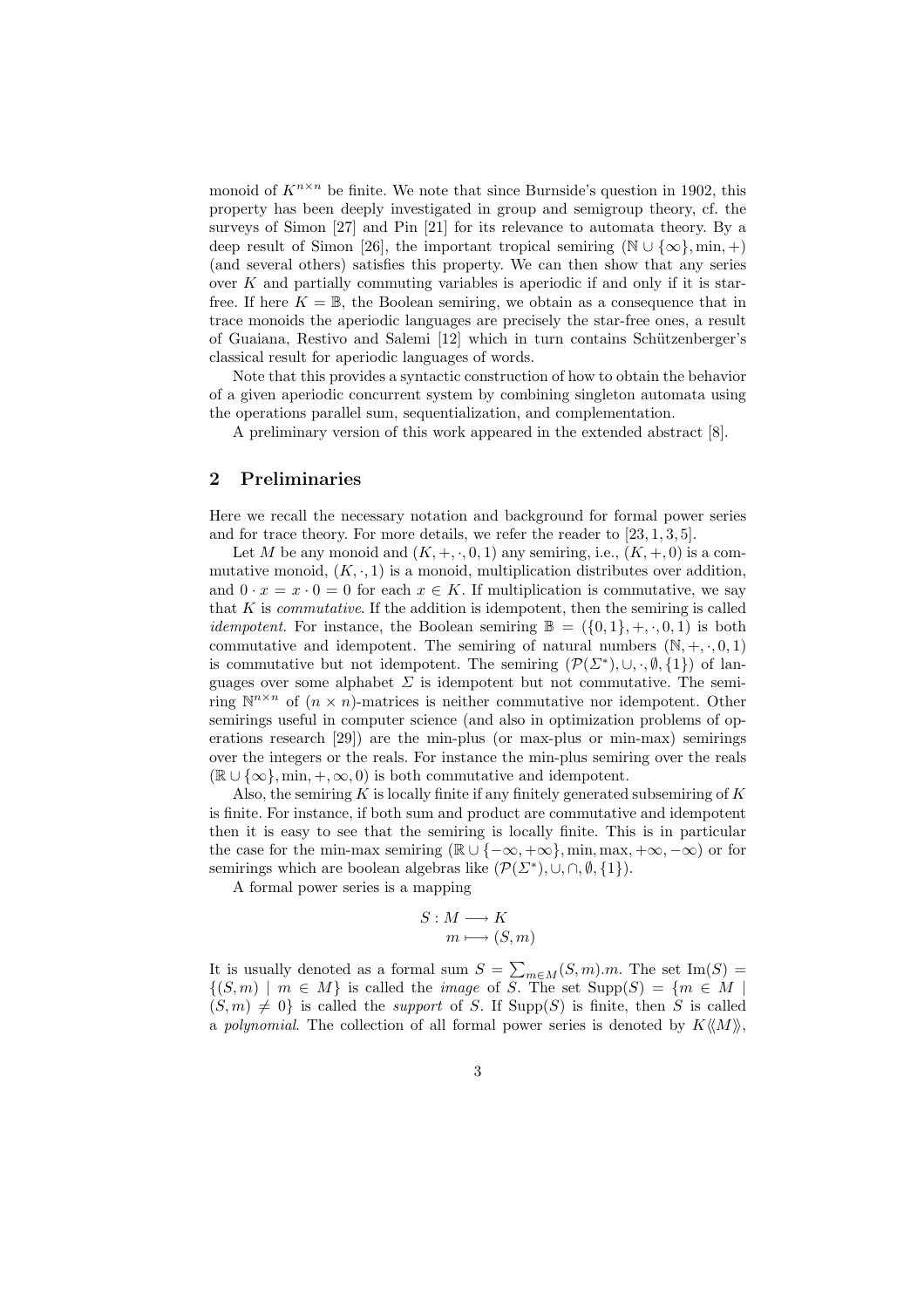and its subset of all polynomials by  $K\langle M \rangle$ . We consider elements of K also as polynomials in the natural way, having a non-zero entry only at  $1 \in M$ . If  $L \subseteq M$ , we define the *characteristic series*  $1_L$  of L by letting  $1_L(m) = 1$  if  $m \in L$ and  $1_L(m) = 0$  otherwise.

Let  $n > 1$  and  $[n] = \{1, \ldots, n\}$ . We let  $K^{n \times n}$  be the monoid of all  $(n \times n)$ matrices over K (with matrix multiplication as usual). A series  $S \in K \langle M \rangle$  is called *recognizable*, if there exists an integer  $n \geq 1$ , a monoid morphism  $\mu : M \to$  $K^{n\times n}$  and vectors  $\lambda \in K^{1\times n}, \gamma \in K^{n\times 1}$  such that

$$
(S,m) = \lambda \cdot \mu(m) \cdot \gamma = \sum_{i,j \in [n]} \lambda_i \mu(m)_{ij} \gamma_j
$$

for each  $m \in M$ . In this case, the triple  $(\lambda, \mu, \gamma)$  is called a *representation* of dimension n of the series S, and we often shortly write  $S = (\lambda, \mu, \gamma)$  to denote this. We let  $K^{\text{rec}}\langle\!\langle M \rangle\!\rangle$  denote the set of all recognizable formal power series.

With componentwise addition,  $K\langle\!\langle M \rangle\!\rangle$  becomes a commutative monoid: the sum of two series  $S, S' \in K\langle M \rangle$  is defined for  $m \in M$  by

$$
(S + S', m) = (S, m) + (S', m).
$$

The Hadamard product  $S \odot S'$  of two series  $S, S' \in K\langle\langle M \rangle\rangle$  is defined by componentwise multiplication, that is, for  $m \in M$  let

$$
(S \odot S', m) = (S, m) \cdot (S', m).
$$

With sum and Hadamard product,  $K\langle\!\langle M \rangle\!\rangle$  is a semiring. In order to define the (Cauchy) product of two series, we assume that  $M$  is a finitely generated monoid which carries a length function, that is a morphism  $\ell$  from  $M$  to  $(\mathbb{N}, +)$  such that  $\ell(m) = 0$  iff  $m = 1$ . This ensures in particular that each element  $m \in M$  has only finitely many factorizations  $m = m_1 \cdot m_2$ . Then, the *(Cauchy)* product of two series S, S' in  $K\langle\langle M\rangle\rangle$  is the series defined for  $m \in M$  by

$$
(S \cdot S', m) = \sum_{m=m_1 \cdot m_2} (S, m_1) \cdot (S', m_2).
$$

Without any assumptions on M, a product  $S_1 \cdot S_2$  of two series  $S_1, S_2 \in K(\langle M \rangle)$ can also be naturally defined as above if  $S_1, S_2$  have finite image and K is idempotent (using the convention that an infinite sum of a constant value  $k \in K$ equals k). Note that if  $K = \mathbb{B}$ , the Boolean semiring, the mapping  $L \mapsto 1_L$ constitutes a bijection between  $\mathcal{P}(M)$  and  $\mathbb{B}\langle\langle M\rangle\rangle$  with inverse  $S \mapsto \text{supp}(S)$ . Under this bijection, the operations union, intersection and product for languages correspond to sum, Hadamard product and Cauchy product for series. With sum and Cauchy product,  $K\langle\!\langle M \rangle\!\rangle$  is again a semiring.

Next we recall basic notions from trace theory. A pair  $(\Sigma, I)$  is called a trace alphabet, if  $\Sigma$  is a finite set and I is an irreflexive symmetric binary *indepen*dence relation on Σ. Let  $\sim$  denote the smallest congruence on  $\Sigma^*$  containing  $\{(ab, ba) \mid a I b\}$ . The quotient monoid  $\mathbb{M} = \mathbb{M}(\Sigma, I) := \Sigma^* / \sim$  is called the trace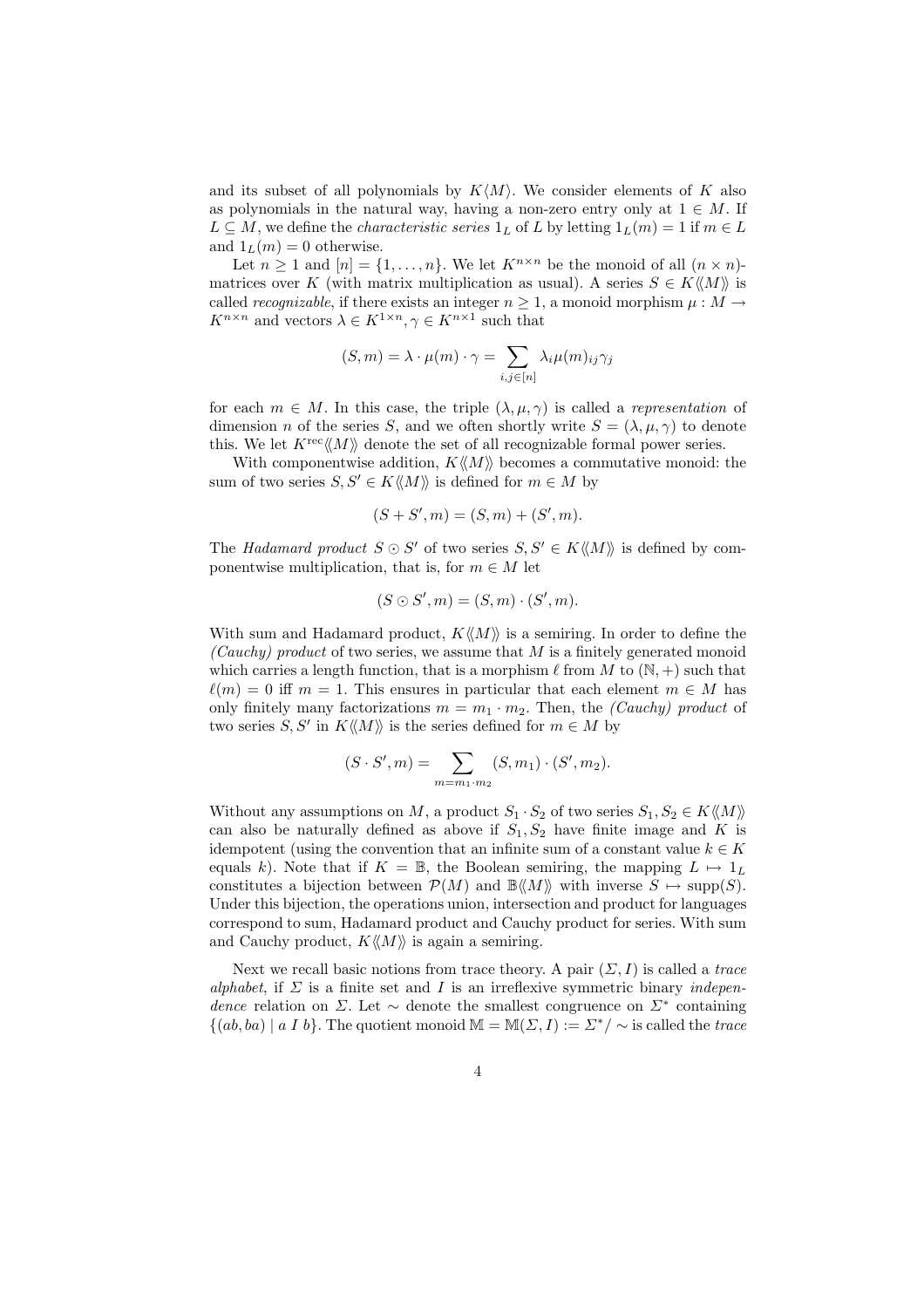*monoid* (or free partially commutative monoid) over  $(\Sigma, I)$  and its elements are called traces. Note that a trace monoid is finitely generated and carries a length function.

If  $w \in \Sigma^*$ , we let  $[w]$  denote the equivalence class of w in M. Also, let  $\alpha(w)$ be the set of all letters of  $\Sigma$  occurring in w, called the *alphabet* of w. Since equivalent words have the same alphabet, we may put  $\alpha([w]) = \alpha(w)$ .

We say that two subsets  $A, B$  of  $\Sigma$  are independent and we write  $A I B$  if  $A \times B \subseteq I$ . We also say that two words w, w' of  $\Sigma^*$  are independent, denoted by w I w', if  $\alpha(w)$  I  $\alpha(w')$ . Similarly, we define [w] I [w'], w I A, etc.

The following generalized Levi's factorization is a very useful and classical result in trace theory.

**Lemma 2.1** ([2, 3]). Let  $u, v, w_1, ..., w_n \in M$ . Then,  $uv = w_1 \cdots w_n$  if and only if there are  $u_1, \ldots, u_n, v_1, \ldots, v_n \in \mathbb{M}$  such that  $u = u_1 \cdots u_n, v = v_1 \cdots v_n$ ,  $w_i = u_i v_i$  for all  $1 \leq i \leq n$  and  $v_i$  I  $u_j$  for all  $1 \leq i \leq j \leq n$ . Moreover, the traces  $u_1, \ldots, u_n, v_1, \ldots, v_n \in \mathbb{M}$  with this property are unique.

A monoid N is said to be *aperiodic* if there exists some integer  $m \geq 0$  such that  $x^m = x^{m+1}$  for all  $x \in N$ . As is easy to see, this condition is equivalent to demanding both that any group contained in  $N$  as a subsemigroup is trivial and that the sets  $\{x^m \mid m \geq 0\}$  are finite for all  $x \in N$ . The *index* of an aperiodic monoid N is the smallest integer  $m \geq 0$  such that  $x^m = x^{m+1}$  for all  $x \in N$ .

A language  $L \subseteq M$  is *aperiodic* if there exists a morphism  $\varphi : M \to N$  into some finite aperiodic monoid such that  $L = \varphi^{-1}(\varphi(L))$ . When this holds, we say that the morphism  $\varphi$  recognizes L. We denote by  $AP(M)$  the family of aperiodic languages of M.

Note that by definition, any aperiodic language is recognizable.The collection  $SF(M)$  of all star-free languages in M is defined as the smallest set of languages of M containing all finite languages and which is closed under the operations union, product and complement.

A fundamental theorem by Schützenberger [25] states that in free monoids aperiodic languages coincide with star-free languages. It was extended by Guaiana, Restivo and Salemi [12] to trace monoids. It is the aim of this paper to generalize this theorem to formal power series both for free monoids and for trace monoids.

#### 3 Aperiodic series

In this section we introduce *aperiodic* and *weakly aperiodic* series and we study their closure properties.

**Definition 3.1.** A recognizable series  $S \in K\langle M \rangle$  is aperiodic if there exists a representation  $S = (\lambda, \mu, \gamma)$  with  $\mu(M)$  aperiodic, i.e. there is some integer  $m \geq 0$  such that  $\mu(u^m) = \mu(u^{m+1})$  for all  $u \in M$ . In this case, we say that the morphism  $\mu$  is aperiodic. The collection of aperiodic series in  $K\langle\!\langle M\rangle\!\rangle$  is denoted by  $K^{\mathop{\rm ap}\nolimits} \langle\!\langle M \rangle\!\rangle$ .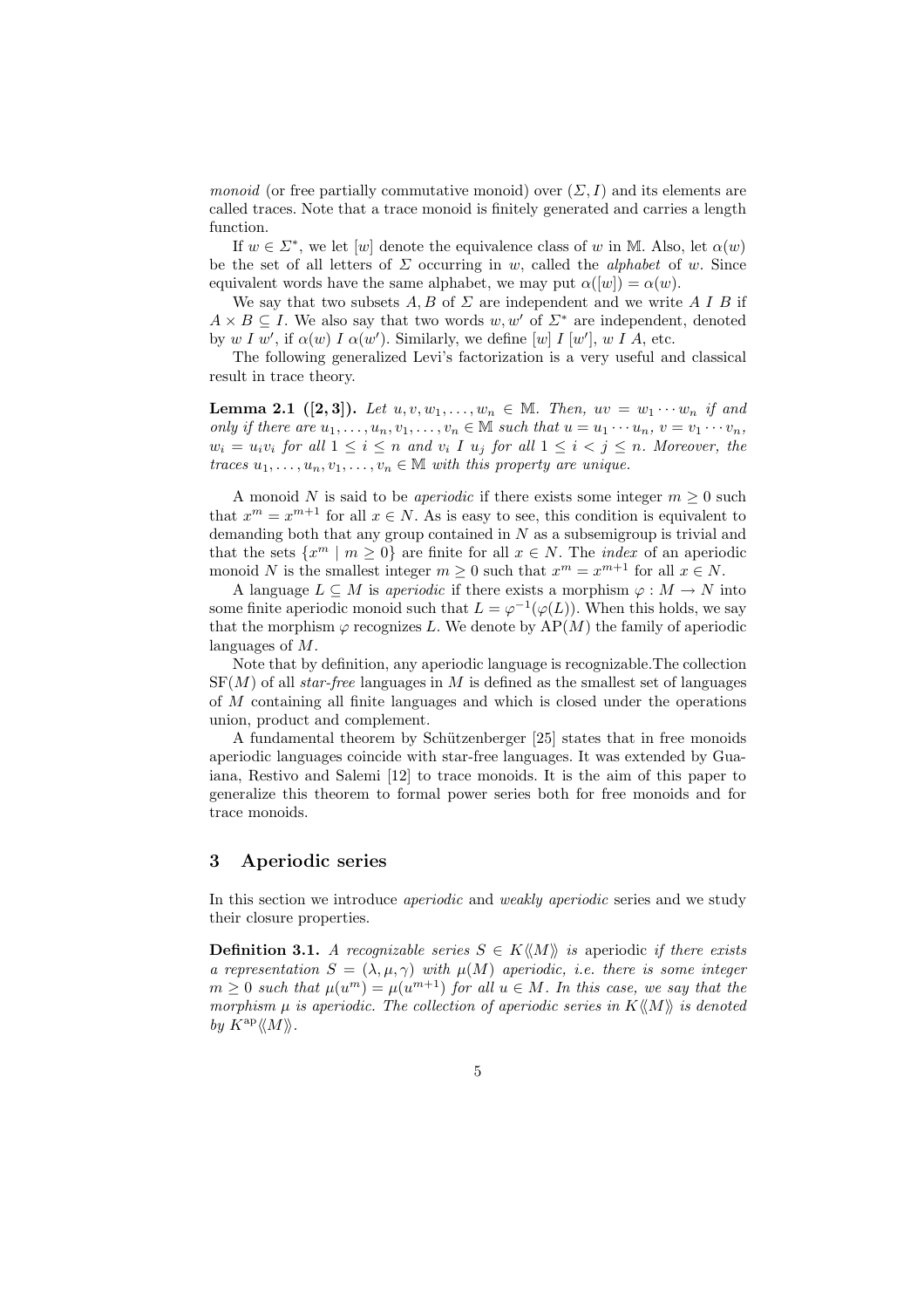Also we say that a recognizable series is weakly aperiodic if there exists some integer  $m \geq 0$  such that  $(S, uv^m w) = (S, uv^{m+1} w)$  for all  $u, v, w \in M$ . Clearly, all aperiodic series are also weakly aperiodic. We will see in the next section that the converse is true when the semiring  $K$  is locally finite or a field.

It is well-known [23] that if a language  $L \subseteq M$  is recognizable then so is its characteristic series  $1_L \in K\langle\langle M \rangle\rangle$ . The converse does not hold for arbitrary semirings but it holds for a wide class of semirings such as positive semirings  $(\mathbb{B},\mathbb{N},\dots)$  or locally finite semirings (see next section). We show now that assuming recognizability, the equivalence is true for aperiodic languages and aperiodic characteristic series.

**Proposition 3.2.** Let  $K$  be an arbitrary semiring, let  $M$  be an arbitrary monoid and let  $L \subseteq M$  be recognizable. Then L is aperiodic iff its characteristic series  $1_L \in K\langle\!\langle M \rangle\!\rangle$  is aperiodic.

*Proof.* First, let N be a finite aperiodic monoid and let  $\varphi : M \to N$  be a morphism recognizing L, i.e.  $L = \varphi^{-1}(\varphi(L))$ . Let  $n = |N|$ . We identify N with  $[n] = \{1, \ldots, n\},\$ 1 being indeed the neutral element of N. We define  $\mu : M \to$  $K^{n \times n}$ ,  $\lambda \in K^{1 \times n}$  and  $\gamma \in K^{n \times 1}$  by

$$
\mu(u)_{i,j} = \begin{cases} 1 & \text{if } j = i \cdot \varphi(u) \\ 0 & \text{otherwise} \end{cases}
$$

$$
\lambda_i = \begin{cases} 1 & \text{if } i = 1 \\ 0 & \text{otherwise} \end{cases} \qquad \gamma_j = \begin{cases} 1 & \text{if } j \in \varphi(L) \\ 0 & \text{otherwise} \end{cases}
$$

It is easy to see that  $\mu$  is a morphism and that  $1_L = (\lambda, \mu, \gamma)$ . Indeed,

$$
(\mu(u) \cdot \mu(v))_{i,j} = \sum_{k} \mu(u)_{i,k}\mu(v)_{k,j} = \mu(u)_{i,i \cdot \varphi(u)}\mu(v)_{i \cdot \varphi(u),j} = \mu(v)_{i \cdot \varphi(u),j}
$$

$$
= \begin{cases} 1 & \text{if } j = i \cdot \varphi(u) \cdot \varphi(v) \\ 0 & \text{otherwise} \end{cases} = \mu(uv)_{i,j}
$$

and

$$
\lambda \mu(w)\gamma = \sum_{i,j} \lambda_i \mu(w)_{i,j}\gamma_j = \sum_j \mu(w)_{1,j}\gamma_j = \mu(w)_{1,1\cdot\varphi(w)}\gamma_{1\cdot\varphi(w)} = \gamma_{1\cdot\varphi(w)}
$$

$$
= \begin{cases} 1 & \text{if } 1 \cdot \varphi(w) \in \varphi(L) \\ 0 & \text{otherwise} \end{cases} = \begin{cases} 1 & \text{if } w \in \varphi^{-1}\varphi(L) \\ 0 & \text{otherwise} \end{cases} = 1_L(w)
$$

Finally, it remains to show that the morphism  $\mu$  is aperiodic. Since N is aperiodic, there exists some integer  $m \geq 0$  such that  $x^m = x^{m+1}$  for all  $x \in N$ . Then,

$$
\mu(u^{m+1})_{i,j} = \begin{cases} 1 & \text{if } j = i \cdot \varphi(u)^{m+1} \\ 0 & \text{otherwise} \end{cases} = \begin{cases} 1 & \text{if } j = i \cdot \varphi(u)^m \\ 0 & \text{otherwise} \end{cases} = \mu(u^m)_{i,j}
$$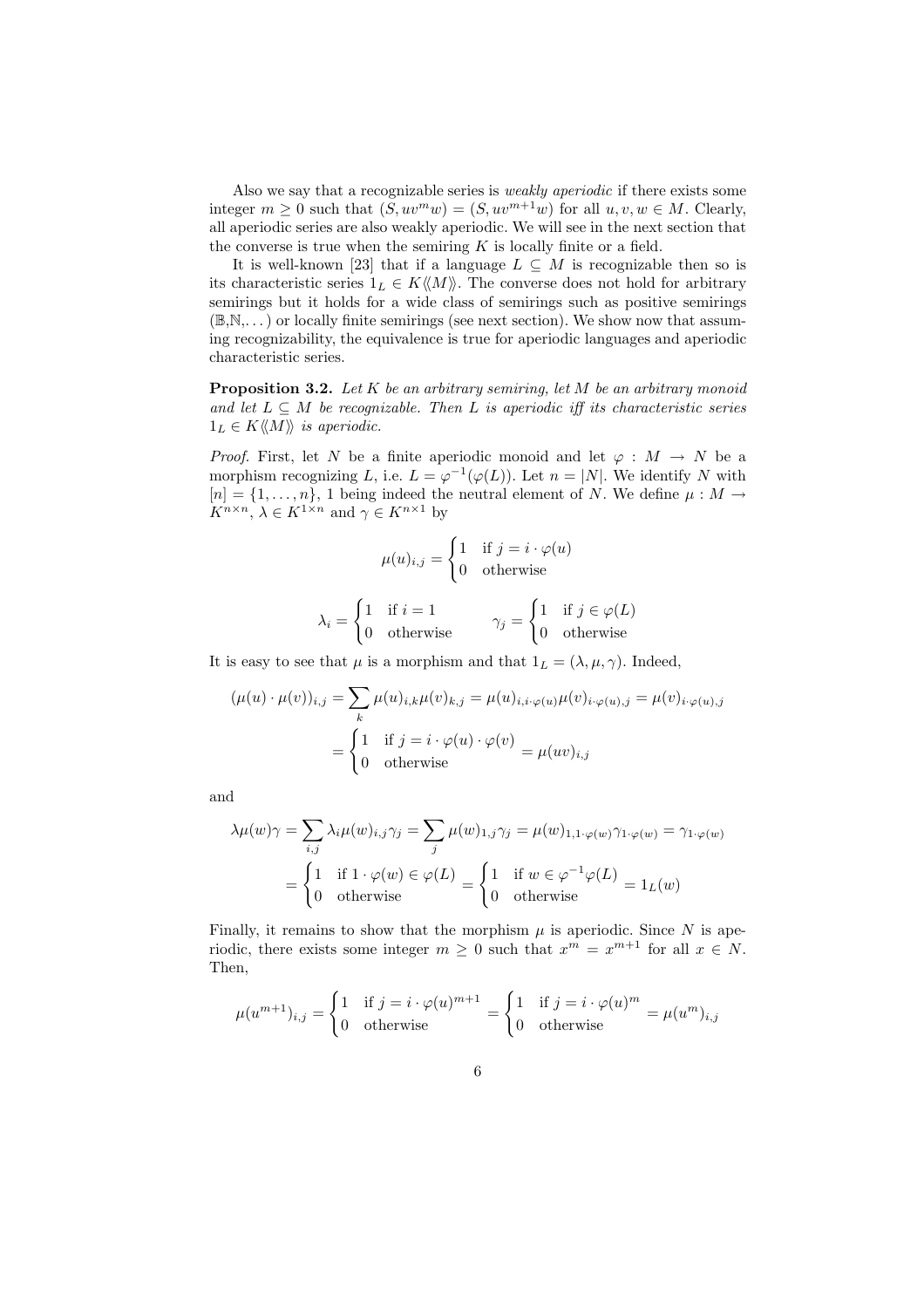Conversely, assume that  $1<sub>L</sub>$  is aperiodic, then it is also weakly aperiodic which implies the existence of an integer  $m \geq 0$  such that  $uv^m w \in L$  iff  $uv^{m+1}w \in L$ for all  $u, v, w \in M$ . Therefore, the syntactic monoid of L is aperiodic. Since we assumed  $L$  recognizable, the syntactic monoid of  $L$  is also finite and we obtain that  $L$  is aperiodic.

From the above result, we deduce that a semiring for which  $L$  is recognizable whenever  $1_L$  is recognizable satisfies also that L is aperiodic whenever  $1_L$  is aperiodic. We will see in the next section (Corollary 4.6) that this last statement is true for even more general semirings.

**Proposition 3.3.** Let  $K$  be an arbitrary semiring and let  $M$  be an arbitrary monoid. Aperiodic series in  $K\langle\!\langle M\rangle\!\rangle$  are closed under sum and external product. If K is commutative, aperiodic series are also closed under Hadamard product.

*Proof.* Let  $S = (\lambda, \mu, \gamma)$  be an aperiodic series and let  $b \in K$ . Then  $b \cdot S =$  $(b\lambda, \mu, \gamma)$  is also aperiodic.

For  $i = 1, 2$ , let  $S_i = (\lambda^i, \mu^i, \gamma^i)$  be an aperiodic series of dimension  $n_i$ . Then  $S_1 + S_2 = (\lambda, \mu, \gamma)$  with  $\lambda = (\lambda^1, \lambda^2), \gamma = \begin{pmatrix} \gamma^1 \\ \gamma^2 \end{pmatrix}$  $\gamma^2$ ), and  $\mu = \begin{pmatrix} \mu^1 & 0 \\ 0 & \mu^2 \end{pmatrix}$  $0 \mu^2$ ). Now, since  $\mu$  is a block matrix, it is immediate to check that if  $\mu^1$  and  $\mu^2$  are aperiodic with indexes  $m_1$  and  $m_2$  then  $\mu$  is also aperiodic with index  $m = \max(m_1, m_2)$ .

Now assume K is commutative and  $S_1, S_2$  are aperiodic series as above. Let  $Q = [n_1] \times [n_2]$  and define  $S = (\lambda, \mu, \gamma)$  with  $\lambda, \gamma \in K^Q$  and  $\mu : M \to K^{Q \times Q}$  by  $\lambda(i_1,i_2) = \lambda^1(i_1)\cdot\lambda^2(i_2), \gamma(j_1,j_2) = \gamma^1(j_1)\cdot\gamma^2(j_2), \mu(w)_{(i_1,i_2),(j_1,j_2)} = \mu^1(w)_{i_1,j_1}$  $\mu^2(w)_{i_2,j_2}$ , so  $\mu(w)$  is the Kronecker product of the matrices  $\mu^1(w)$  and  $\mu^2(w)$ . Since K is commutative,  $\mu$  is a morphism and  $S = S_1 \odot S_2$ , [23, Thm. II.4.4]. Now let  $\mu^1, \mu^2$  have indices  $m_1$  and  $m_2$ , and put  $m = \max\{m_1, m_2\}$ . For each  $w \in M$  we have  $\mu^{i}(w^{m}) = \mu^{i}(w^{m+1})$  for  $i = 1, 2$ , so  $\mu(w^{m}) = \mu(w^{m+1})$  by definition of  $\mu$ .

Recall that polynomials are the series with finite supports and they correspond to finite languages when the semiring is  $\mathbb B$ . In arbitrary monoids, finite languages are not always recognizable. But finite languages are aperiodic in particular when the monoid is finitely generated and carries a length function, which is the case for trace monoids. We show that polynomials are aperiodic series whenever finite languages are aperiodic.

**Corollary 3.4.** Let  $K$  be an arbitrary semiring and let  $M$  be a monoid such that singletons are aperiodic languages. Then, all polynomials in  $K\langle\!\langle M\rangle\!\rangle$  are aperiodic.

*Proof.* Let  $S \in K\langle M \rangle$  be a polynomial and let  $L = \{w \in M \mid (S, w) \neq 0\}$ be its finite support. We may write  $S = \sum_{w \in L} (S, w) \cdot 1_{\{w\}}$ . We can conclude immediately using Propositions 3.2 and 3.3.  $\square$ 

Our aim is now to show that aperiodic series over free monoids are closed under Cauchy product when the semiring  $K$  is idempotent. For this, we will use special representations whose existence are proved in the next two lemmas.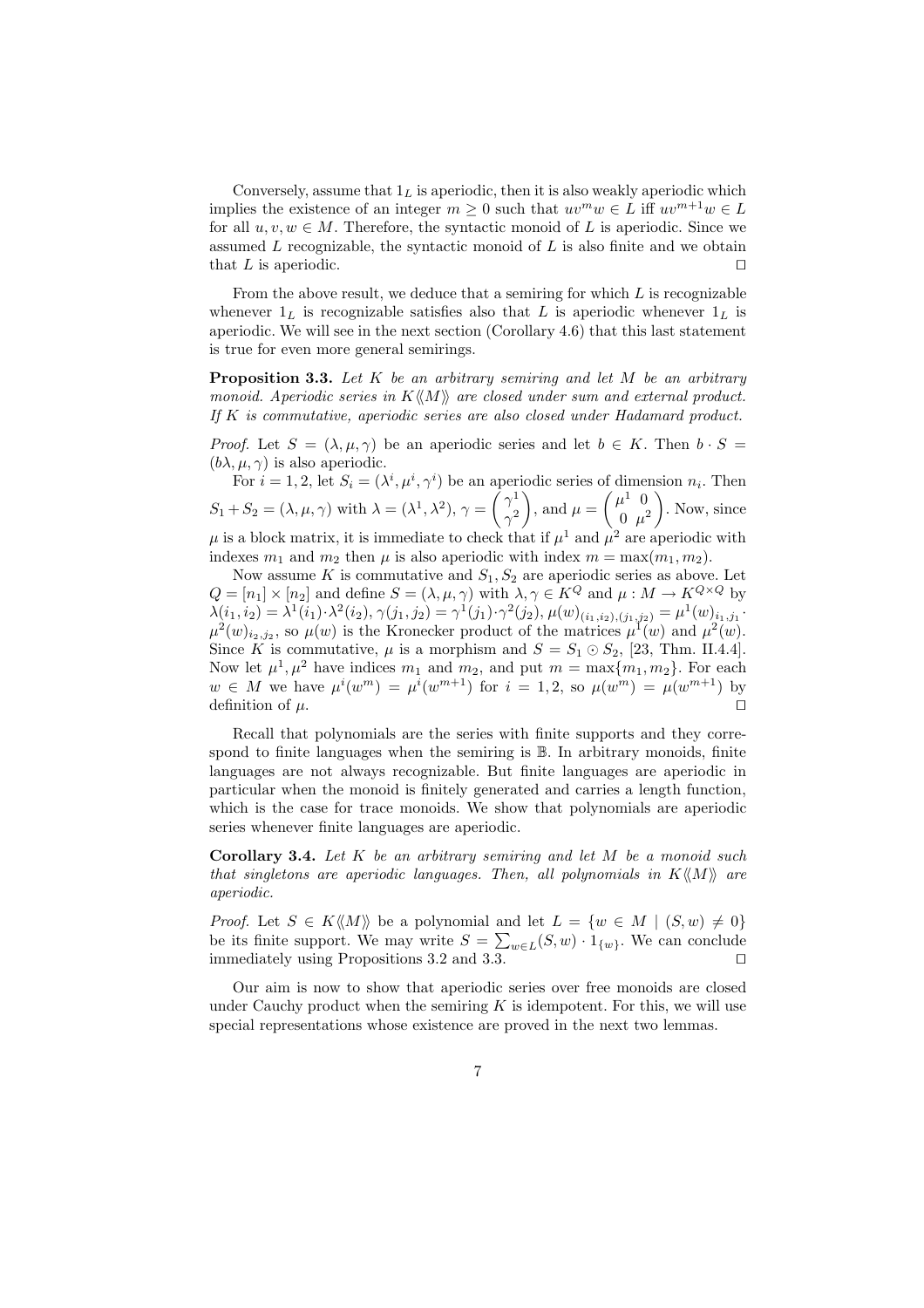When  $(\lambda, \mu, \gamma)$  is a representation of dimension n, we denote by  $I = \{i \in$  $[n] | \lambda_i \neq 0$ } the set of so-called initial states and by  $F = \{j \in [n] | \gamma_j \neq 0\}$  the set of so-called final states.

We say that  $M$  is a monoid *without proper subgroups*, if the only group occurring as submonoid of M is the trivial group; equivalently,  $x \cdot y = 1$  implies  $x = y = 1$  for any  $x, y \in M$ .

**Lemma 3.5.** Let  $K$  be an arbitrary semiring,  $M$  be an arbitrary monoid without proper subgroups and  $S \in K\langle\langle M \rangle\rangle$  be a recognizable series. Then there exists a representation  $S = (\lambda, \mu, \gamma)$  of dimension n such that for all  $i, j \in [n]$ ,

 $- j$  is final iff  $\gamma_i = 1$ , and – for all  $w \in M \setminus \{1\}$ ,  $\mu(w)_{ij} = 0$  whenever i is final.

Moreover, we may also require that  $\mu$  is aperiodic if S is an aperiodic series and that there is exactly one final state.

*Proof.* Let  $(\lambda, \mu, \gamma)$  be a representation of S of dimension n. We define a representation  $(\lambda', \mu', \gamma')$  of dimension  $n+1$  by  $\lambda'_i = \lambda_i$  if  $1 \leq i \leq n$ ,  $\lambda'_{n+1} = \sum_{1 \leq j \leq n} \lambda_j \gamma_j$ ,  $\gamma' = (0, \ldots, 0, 1)^t$  and for  $w \in M \setminus \{1\},$ 

$$
\mu'(w)_{ij} = \begin{cases} \mu(w)_{ij} & \text{if } 1 \le i, j \le n \\ \sum_{1 \le q \le n} \mu(w)_{iq} \gamma_q & \text{if } 1 \le i \le n, j = n+1 \\ 0 & \text{otherwise (i.e. if } i = n+1). \end{cases}
$$

We first show that  $\mu'$  is indeed a morphism so that  $(\lambda', \mu', \gamma')$  is a well-defined representation. Let  $u, v \in M \setminus \{1\}$  and  $i, j \in [n+1]$ . We have

$$
(\mu'(u) \cdot \mu'(v))_{ij} = \sum_{1 \le k \le n+1} \mu'(u)_{ik}\mu'(v)_{kj} = \sum_{1 \le k \le n} \mu'(u)_{ik}\mu'(v)_{kj}
$$
  

$$
= \begin{cases} \sum_{1 \le k \le n} \mu(u)_{ik}\mu(v)_{kj} & \text{if } 1 \le i, j \le n \\ \sum_{1 \le k, q \le n} \mu(u)_{ik}\mu(v)_{kq} \gamma_q & \text{if } 1 \le i \le n, j = n+1 \\ 0 & \text{otherwise (i.e. if } i = n+1). \end{cases}
$$
  

$$
= \mu'(uv)_{ij},
$$

where the last equality uses for the case  $i = j = n + 1$  that  $uv \neq 1$ , which is implied by the hypothesis on M. Clearly, the representation  $(\lambda', \mu', \gamma')$  fulfills the requirements of the lemma and we have for all  $w \in M \setminus \{1\}$ ,

$$
\lambda'\mu'(w)\gamma' = \sum_{1 \le i \le n+1} \lambda'_i \mu'(w)_{i,n+1} = \sum_{1 \le i,j \le n} \lambda_i \mu(w)_{ij}\gamma_j = (S, w)
$$

and also

$$
(S,1) = \sum_{1 \le j \le n} \lambda_j \gamma_j = \lambda'_{n+1} = \lambda' \mu'(1) \gamma'
$$

which proves that  $S = (\lambda', \mu', \gamma')$ .

Finally, if S is aperiodic then we may assume that there exists  $m \geq 0$  such that  $\mu(w^m) = \mu(w^{m+1})$  for all  $w \in M$ . From the definition of  $\mu'$  above, it is clear that  $\mu'(w^m) = \mu'(w^{m+1})$  for all  $w \in M$  showing that  $\mu'$  is also aperiodic.  $\square$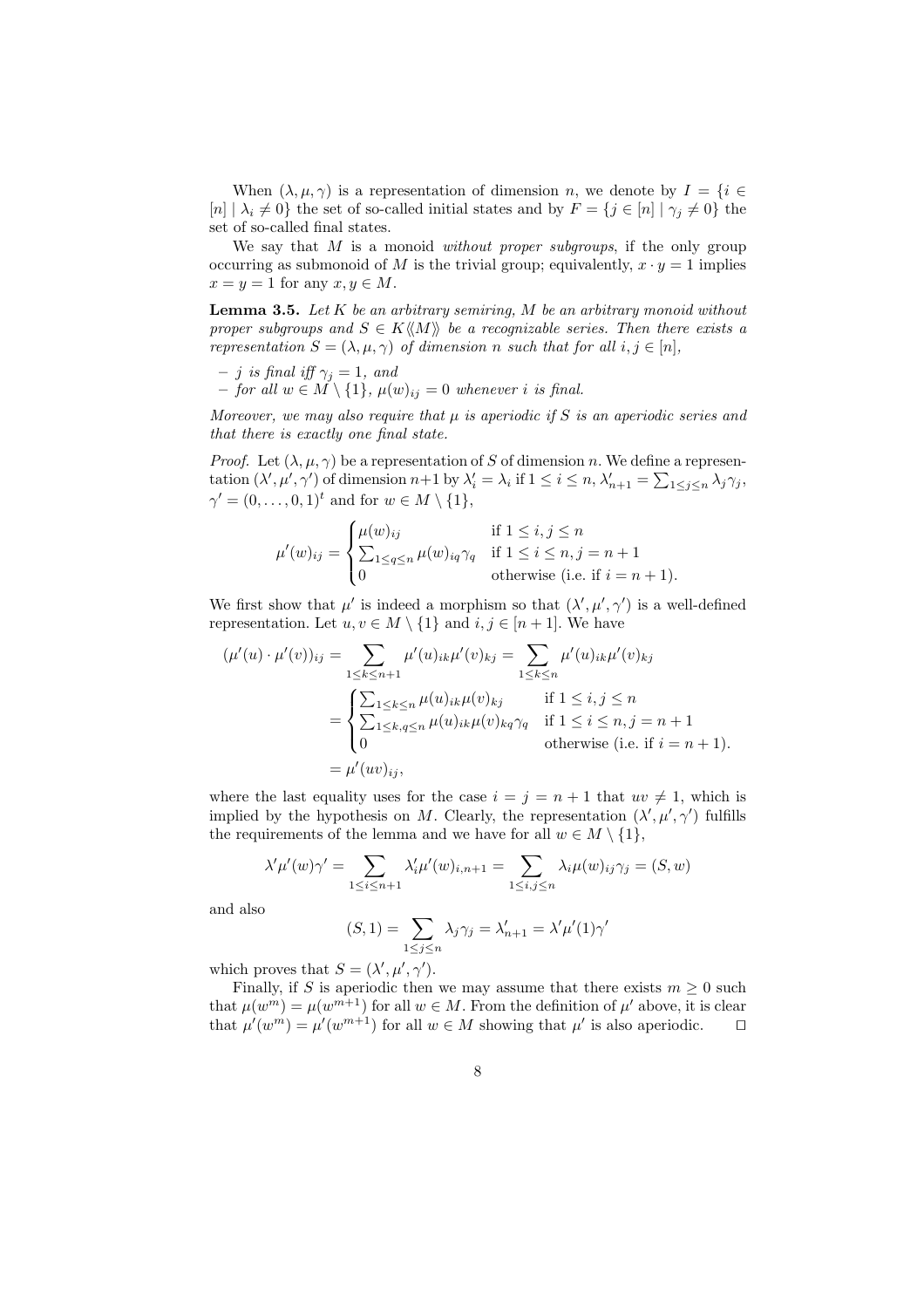Using a similar proof, we also obtain

**Lemma 3.6.** Let  $K$  be an arbitrary semiring,  $M$  be an arbitrary monoid without proper subgroups and  $S \in K\langle\!\langle M \rangle\rangle$  be a recognizable series. Then there exists a representation  $S = (\lambda, \mu, \gamma)$  of dimension n such that for all  $i, j \in [n]$ ,

- $i$  is initial iff  $\lambda_i = 1$ , and
- for all  $w \in M \setminus \{1\}$ ,  $\mu(w)_{ij} = 0$  whenever j is initial.

Moreover, we may also require that  $\mu$  is aperiodic if S is an aperiodic series and that there is exactly one initial state.

Note that it is also possible to find a representation which satisfies both requirements of Lemmas 3.5 and 3.6 if the series S is proper, i.e. if  $(S, 1) = 0$ .

We are now ready to prove that aperiodic series over the free monoid  $\Sigma^*$  are closed under Cauchy product when the semiring  $K$  is idempotent.

**Theorem 3.7.** Assume that the semiring K is idempotent. Let  $S_1, S_2 \in K \langle\!\langle \Sigma^* \rangle\!\rangle$ be aperiodic series, then their product  $S = S_1 \cdot S_2$  is also aperiodic.

*Proof.* Let  $(\lambda^1, \mu^1, \gamma^1)$  be an aperiodic representation of  $S_1$  of dimension  $n_1$ which satisfies the requirements of Lemma 3.5 and let  $(\lambda^2, \mu^2, \gamma^2)$  be an aperiodic representation of  $S_2$  of dimension  $n_2$  which satisfies the requirements of Lemma 3.6. Let  $n = n_1 \cdot n_2$  and identify  $[n]$  with  $[n_1] \times [n_2]$ . We define the morphism  $\mu : \Sigma^* \to K^{n \times n}$  by giving its value over letters  $a \in \Sigma$ :

$$
\mu(a)_{(j_1,j_2)(k_1,k_2)} = \delta_{j_2,k_2} \mu^1(a)_{j_1,k_1} + \delta_{j_1,k_1} \mu^2(a)_{j_2,k_2} f(a,j_1)
$$

where

$$
\delta_{j,k} = \begin{cases} 1 & \text{if } j = k \\ 0 & \text{otherwise} \end{cases} \quad \text{and} \quad f(v,j) = \begin{cases} 1 & \text{if } v = 1 \text{ or } j \text{ is final} \\ 0 & \text{otherwise} \end{cases}
$$

Note that  $f(a, j_1)\mu^1(a)_{j_1,k_1} = 0$ , hence at most one of the two terms in the definition of  $\mu(a)_{(j_1,j_2)(k_1,k_2)}$  is non-zero.

We first prove by induction that for all  $w \in \Sigma^*$  we have

$$
\mu(w)_{(i_1,i_2)(j_1,j_2)} = \sum_{w=uv} \mu^1(u)_{i_1j_1}\mu^2(v)_{i_2j_2}f(v,j_1).
$$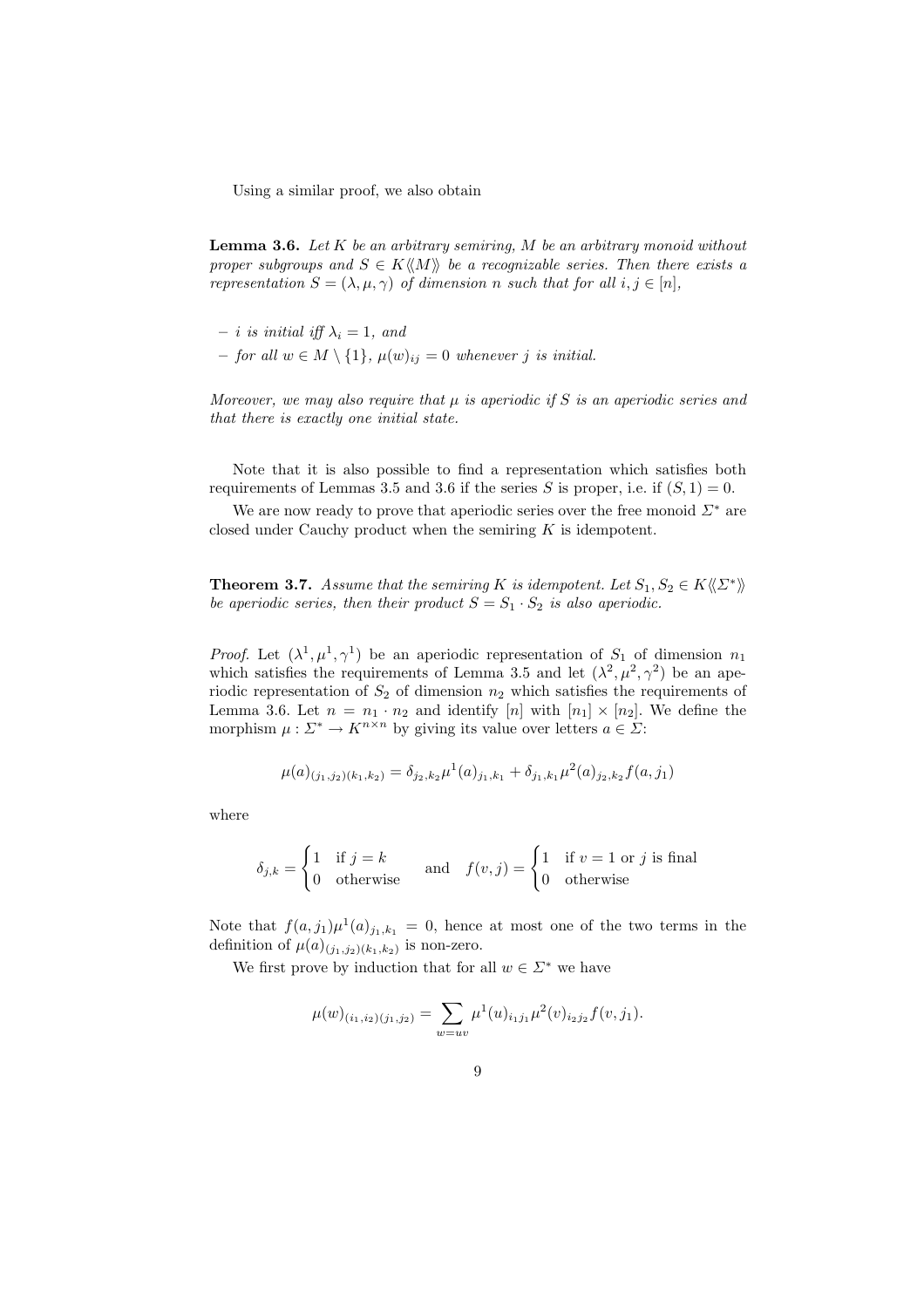The result is clear for  $w = 1$ . Assume that the formula above holds for some  $w \in \Sigma^*$  and let  $a \in \Sigma$ . Then, we have

$$
\mu(wa)_{(i_1,i_2)(k_1,k_2)} = \sum_{j_1,j_2} \mu(w)_{(i_1,i_2)(j_1,j_2)} \mu(a)_{(j_1,j_2)(k_1,k_2)}
$$
  
\n
$$
= \sum_{j_1} \mu(w)_{(i_1,i_2)(j_1,k_2)} \mu^1(a)_{j_1k_1} + \sum_{j_2} \mu(w)_{(i_1,i_2)(k_1,j_2)} \mu^2(a)_{j_2k_2} f(a,k_1)
$$
  
\n
$$
= \sum_{j_1,w=uv} \mu^1(u)_{i_1j_1} \mu^2(v)_{i_2k_2} f(v,j_1) \mu^1(a)_{j_1k_1}
$$
  
\n
$$
+ \sum_{j_2,w=uv} \mu^1(u)_{i_1k_1} \mu^2(v)_{i_2j_2} f(v,k_1) \mu^2(a)_{j_2k_2} f(a,k_1)
$$
  
\n
$$
= \sum_{j_1} \mu^1(w)_{i_1j_1} \mu^1(a)_{j_1k_1} \mu^2(1)_{i_2k_2} + \sum_{w=uv} \mu^1(u)_{i_1k_1} \mu^2(va)_{i_2k_2} f(va,k_1)
$$
  
\n
$$
= \mu^1(wa)_{i_1k_1} \mu^2(1)_{i_2k_2} + \sum_{w=uv} \mu^1(u)_{i_1k_1} \mu^2(va)_{i_2k_2} f(va,k_1)
$$
  
\n
$$
= \sum_{wa=uv} \mu^1(u)_{i_1k_1} \mu^2(v)_{i_2k_2} f(v,k_1)
$$

Note that the fourth equality is justified by the fact that  $f(v, j_1)\mu^1(a)_{j_1k_1} = 0$ when  $v \neq 1$  because  $(\lambda^1, \mu^1, \gamma^1)$  satisfies the requirements of Lemma 3.5. Note also that in the computation above, we have used that 0 and 1 commute with everything in the semiring K.

Now, we define  $\lambda \in K^{1 \times n}$  by  $\lambda_{(i_1,i_2)} = \lambda_{i_1}^1 \lambda_{i_2}^2$  and  $\gamma \in K^{n \times 1}$  by  $\gamma_{(j_1,j_2)} =$  $\gamma_{j_1}^1 \gamma_{j_2}^2$ . We claim that  $S = S_1 \cdot S_2 = (\lambda, \mu, \gamma)$ . Note that, from the hypotheses on the representations of  $S_1$  and  $S_2$  we know that  $\gamma^1$  and  $\lambda^2$  consist of 0 and 1 only, which commute with any value in the semiring K. Also, for all  $j_1 \in [n_1]$ and  $v \in \Sigma^*$  we have  $\gamma_{j_1}^1 = f(v, j_1) \gamma_{j_1}^1$ . Therefore, we compute for any  $w \in \Sigma^*$ 

$$
(S_1 S_2, w) = \sum_{w=uv} (S_1, u)(S_2, v)
$$
  
= 
$$
\sum_{w=uv} \left( \sum_{i_1, j_1} \lambda_{i_1}^1 \mu^1(u)_{i_1 j_1} \gamma_{j_1}^1 \cdot \sum_{i_2, j_2} \lambda_{i_2}^2 \mu^2(v)_{i_2 j_2} \gamma_{j_2}^2 \right)
$$
  
= 
$$
\sum_{i_1, i_2, j_1, j_2} \lambda_{i_1}^1 \lambda_{i_2}^2 \left( \sum_{w=uv} \mu^1(u)_{i_1 j_1} \mu^2(v)_{i_2 j_2} \right) \gamma_{j_1}^1 \gamma_{j_2}^2
$$
  
= 
$$
\sum_{i_1, i_2, j_1, j_2} \lambda_{(i_1, i_2)} \mu(w)_{(i_1, i_2)(j_1, j_2)} \gamma_{(j_1, j_2)} = \lambda \mu(w) \gamma.
$$

Finally, it remains to show that the morphism  $\mu$  is aperiodic. Let  $q > 1$  be such that  $\mu^{i}(w^{q}) = \mu^{i}(w^{q-1})$  for all  $w \in \Sigma^*$  and  $i = 1, 2$ . We claim that for  $m > 2q$ we have  $\mu(w^m) = \mu(w^{m+1})$  for all  $w \in \Sigma^*$ .

Fix  $(i_1, i_2), (j_1, j_2) \in [n]$  and let  $\varphi(u, v) = \mu^1(u)_{i_1 j_1} \mu^2(v)_{i_2 j_2} f(v, j_1)$  for all  $u, v \in \Sigma^*$ . If  $m > 2q$  and  $w^m = uv$  then we have either  $u = w^q u'$  or  $v = v' w^q$ . In the first case, using the fact that  $\mu^1(w^q) = \mu^1(w^{q-1}) = \mu^1(w^{q+1})$  we deduce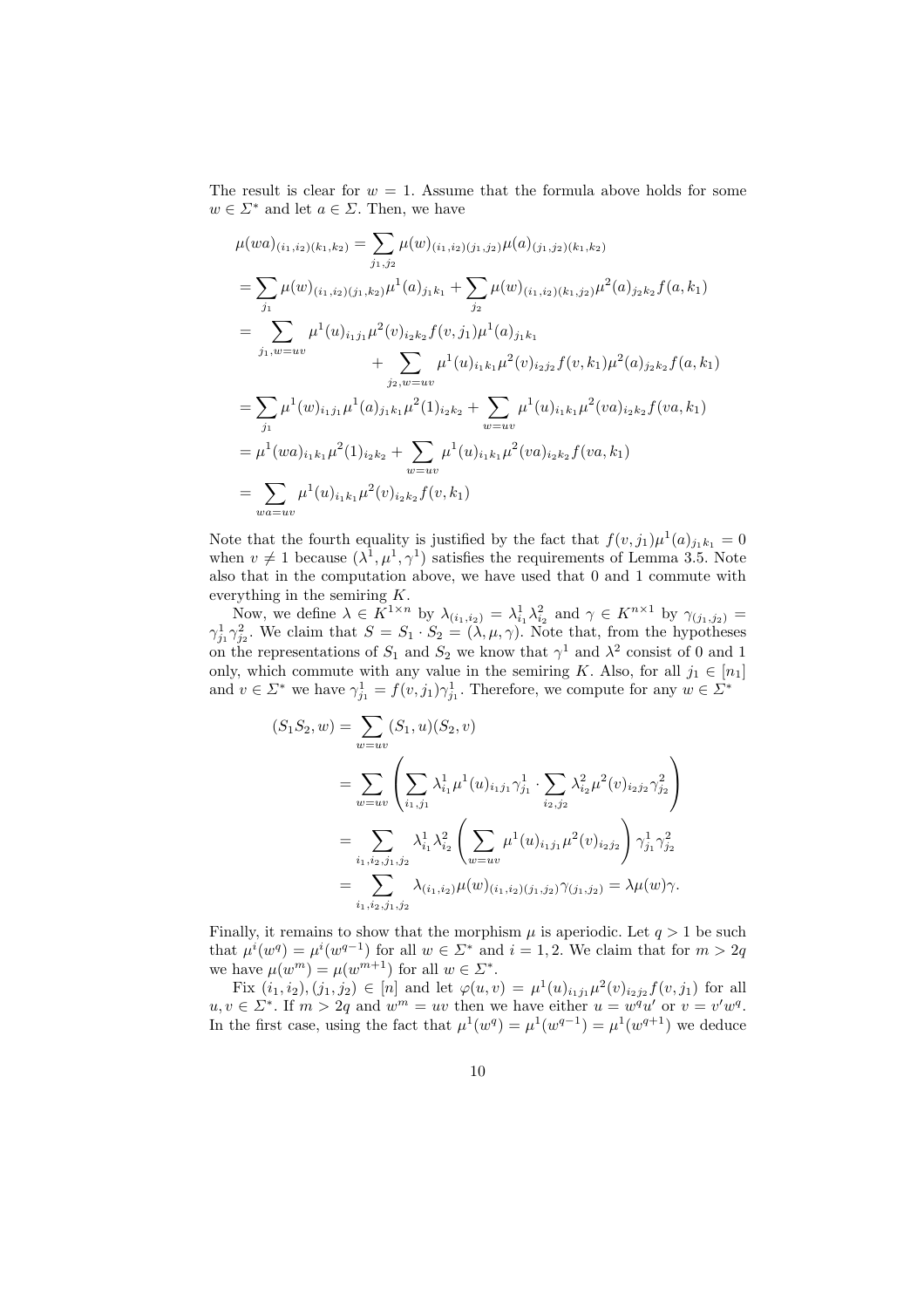that  $\varphi(u, v) = \varphi(w^{q-1}u', v) = \varphi(w^{q+1}u', v)$ . We proceed similarly in the second case and we obtain  $\{\varphi(u, v) \mid w^m = uv\} = \{\varphi(u, v) \mid w^{m+1} = uv\}.$ 

From this, using the fact that sum is idempotent, we deduce

$$
\mu(w^m)_{(i_1,i_2)(j_1,j_2)} = \sum_{w^m = uv} \varphi(u,v) = \sum_{w^{m+1} = uv} \varphi(u,v) = \mu(w^{m+1})_{(i_1,i_2)(j_1,j_2)}
$$

which completes the proof of the theorem.  $\Box$ 

The above proof essentially uses a product of two weighted automata with behaviour  $S_1$  resp.  $S_2$  and defines the weights of the transitions of the product automaton suitably. We just note that one could also take a union of the state sets of the two automata for  $S_1$  and  $S_2$ , identifying the final state of the first automaton with the initial state of the second automaton, and keeping the transitions (and their weights) of the two automata; all other transitions get weight 0, cf. [9, proof of Proposition VI.7.8]. Then, if the two automata for  $S_1$  and  $S_2$ are 'aperiodic', so is the union automaton. However, the behaviour of this union automaton is also mimicked exactly in the transitions of our product automaton as given above. Moreover, the use of a product automaton will be essential for extending the result to trace monoids. Therefore, the above proof can also be viewed as a preparation for this extension.

The idempotence of sum is needed to obtain this result, even for the free monoid. Indeed, let  $K = (\mathbb{N}, +, \cdot)$  and  $\Sigma = \{a\}$ . The language  $\Sigma^*$  is clearly aperiodic and therefore its characteristic series  $S = 1_{\Sigma^*}$  is aperiodic as well (Proposition 3.2). Now, for all  $m \ge 0$ ,  $(S \cdot S, a^m) = \sum_{a^m=u^v} (S, u)(S, v) = m+1$ . Therefore, the series  $S^2$  is not weakly aperiodic, whence is not aperiodic.

We aim now at establishing a similar result for arbitrary trace monoids. Alphabetic representations have been introduced in [7] in order to study the closure of recognizable series over trace monoids under product and star. We will use a simpler form of alphabetic representations which is sufficient to show that aperiodic series are also closed under product.

We say that a representation  $(\lambda, \mu, \gamma)$  of dimension n is *(past-)alphabetic*, if there exists a function  $\alpha : [n] \to \mathcal{P}(\Sigma)$  such that for all  $u \in \mathbb{M}$ , the following two conditions are satisfied:

(1) Whenever  $\mu(u)_{ij} \neq 0$ , then  $\overleftarrow{\alpha}(j) = \overleftarrow{\alpha}(i) \cup \alpha(u)$ 

(2) whenever  $\lambda_i \neq 0$ , then  $\alpha(i) = \emptyset$ .

We call  $(\lambda, \mu, \gamma; \overleftarrow{\alpha})$  an alphabetic representation of S.

**Proposition 3.8.** Let K be an arbitrary semiring and  $S \in K(\mathbb{M})$  be an aperiodic series over traces. Then there exists an alphabetic representation  $S =$  $(\lambda, \mu, \gamma; \overleftarrow{\alpha})$  with  $\mu$  aperiodic.

Proof. The construction of the representation follows the same line as in [7, Proposition 6]. Assume that  $S = (\lambda', \mu', \gamma')$  with  $\mu' : \mathbb{M} \to K^{n' \times n'}$  an aperiodic morphism. Let  $n = n' \cdot 2^{|\Sigma|}$ . Subsequently, we identify [n] with  $[n'] \times \mathcal{P}(\Sigma)$ . We define  $\mu : \mathbb{M} \to K^{n \times n}$  and  $\lambda \in K^{1 \times n}$ ,  $\gamma \in K^{n \times 1}$  by

$$
\mu(u)_{(i,X)(j,Y)} = \begin{cases} \mu'(u)_{ij} & \text{if } Y = X \cup \alpha(u) \\ 0 & \text{otherwise} \end{cases}
$$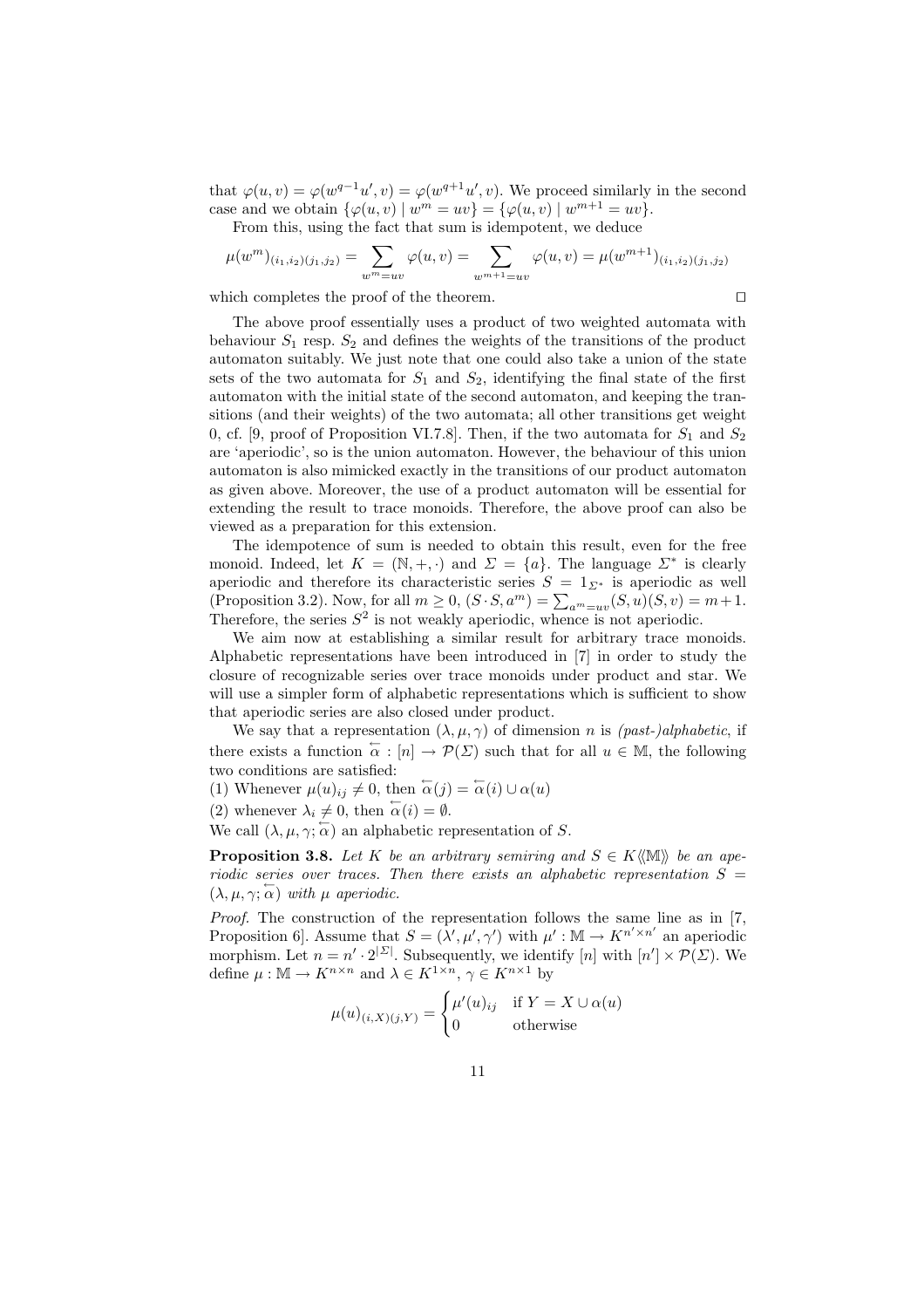$$
\lambda_{(i,X)} = \begin{cases} \lambda_i' & \text{if } X = \emptyset \\ 0 & \text{otherwise} \end{cases} \qquad \gamma_{(i,X)} = \gamma_i'
$$

Also, we put  $\overleftarrow{\alpha}(i, X) = X$ .

It can be shown as in [7, Proposition 6] that  $(\lambda, \mu, \gamma; \overleftarrow{\alpha})$  is an alphabetic representation of S. Here, we only have to show that  $\mu$  is aperiodic. Indeed, let  $m > 0$  be such that  $\mu'(u^m) = \mu'(u^{m+1})$  for all  $u \in \mathbb{M}$ . Note that since we have taken  $m > 0$ , we have  $\alpha(u^{m+1}) = \alpha(u) = \alpha(u^m)$  for all  $u \in \mathbb{M}$ . It follows directly from the definition of  $\mu$  that  $\mu(u^m) = \mu(u^{m+1})$  for all  $u \in \mathbb{M}$ .

We will now prove that aperiodic series over trace monoids are closed under Cauchy product when the semiring  $K$  is idempotent and commutative.

**Theorem 3.9.** Assume that the semiring  $K$  is idempotent and commutative. Let  $S_1, S_2 \in K(\mathbb{M})$  be aperiodic series, then their product  $S = S_1 \cdot S_2$  is also aperiodic.

*Proof.* Again, we use the construction of [7, Theorem 7]. Let  $(\lambda^1, \mu^1, \gamma^1)$  be an aperiodic representation of  $S_1$  of dimension  $n_1$  and let  $(\lambda^2, \mu^2, \gamma^2; \overleftarrow{\alpha})$  be an alphabetic representation of  $S_2$  of dimension  $n_2$  with  $\mu_2$  aperiodic (Proposition 3.8). Let  $n = n_1 \cdot n_2$  and identify  $[n]$  with  $[n_1] \times [n_2]$ . Next, we define  $\mu : \mathbb{M} \to K^{n \times n}$ by

$$
\mu(w)_{(i_1,i_2)(j_1,j_2)} = \sum_{w=uv} I(u,i_2) \mu^1(u)_{i_1,j_1} \mu^2(v)_{i_2,j_2}
$$

where

$$
I(u, i) = \begin{cases} 1 & \text{if } u \in \overleftarrow{\alpha}(i) \\ 0 & \text{otherwise.} \end{cases}
$$

It was shown in [7, Theorem 7] that  $\mu$  is a morphism and  $S = (\lambda, \mu, \gamma)$  where  $\lambda \in K^{1 \times n}$  and  $\gamma \in K^{n \times 1}$  are defined by  $\lambda_{(i_1,i_2)} = \lambda_{i_1}^1 \lambda_{i_2}^2$  and  $\gamma_{(k_1,k_2)} = \gamma_{k_1}^1 \gamma_{k_2}^2$ .

We have assumed  $\mu^1$  and  $\mu^2$  aperiodic so let  $q > 1$  be such that  $\mu^1(w^q) =$  $\mu^1(w^{q-1})$  and  $\mu^2(w^q) = \mu^2(w^{q-1})$  for all  $w \in \mathbb{M}$ . We will show that  $\mu$  is aperiodic. Throughout the rest of the proof, we fix  $(i_1, i_2), (j_1, j_2) \in [n]$ . For  $w \in \mathbb{M}$  and  $m \geq 0$ , we define

$$
X_m(w) = \{ (u_1, \dots, u_m, v_1, \dots, v_m) \in \mathbb{M}^{2m} \mid \forall i \in [m], w = u_i v_i
$$
  
and  $\forall 1 \le i < j \le m, v_i \in I \; u_j \}.$ 

Also, for  $x = (u_1, \ldots, u_m, v_1, \ldots, v_m)$ , we set  $\varphi(x) = I(u, i_2) \mu^1(u)_{i_1, j_1} \mu^2(v)_{i_2, j_2}$ where  $u = u_1 \cdots u_m$  and  $v = v_1 \cdots v_m$  (recall that  $(i_1, i_2), (j_1, j_2)$ ) have been fixed). Using the generalized Levi's factorization (Lemma 2.1) and the definition of  $\mu$  we deduce immediately that

$$
\mu(w^m)_{(i_1,i_2)(j_1,j_2)} = \sum_{x \in X_m(w)} \varphi(x).
$$

Note that, thanks to the unicity of the factorization in Levi's Lemma, we do not use that sum is idempotent for this result.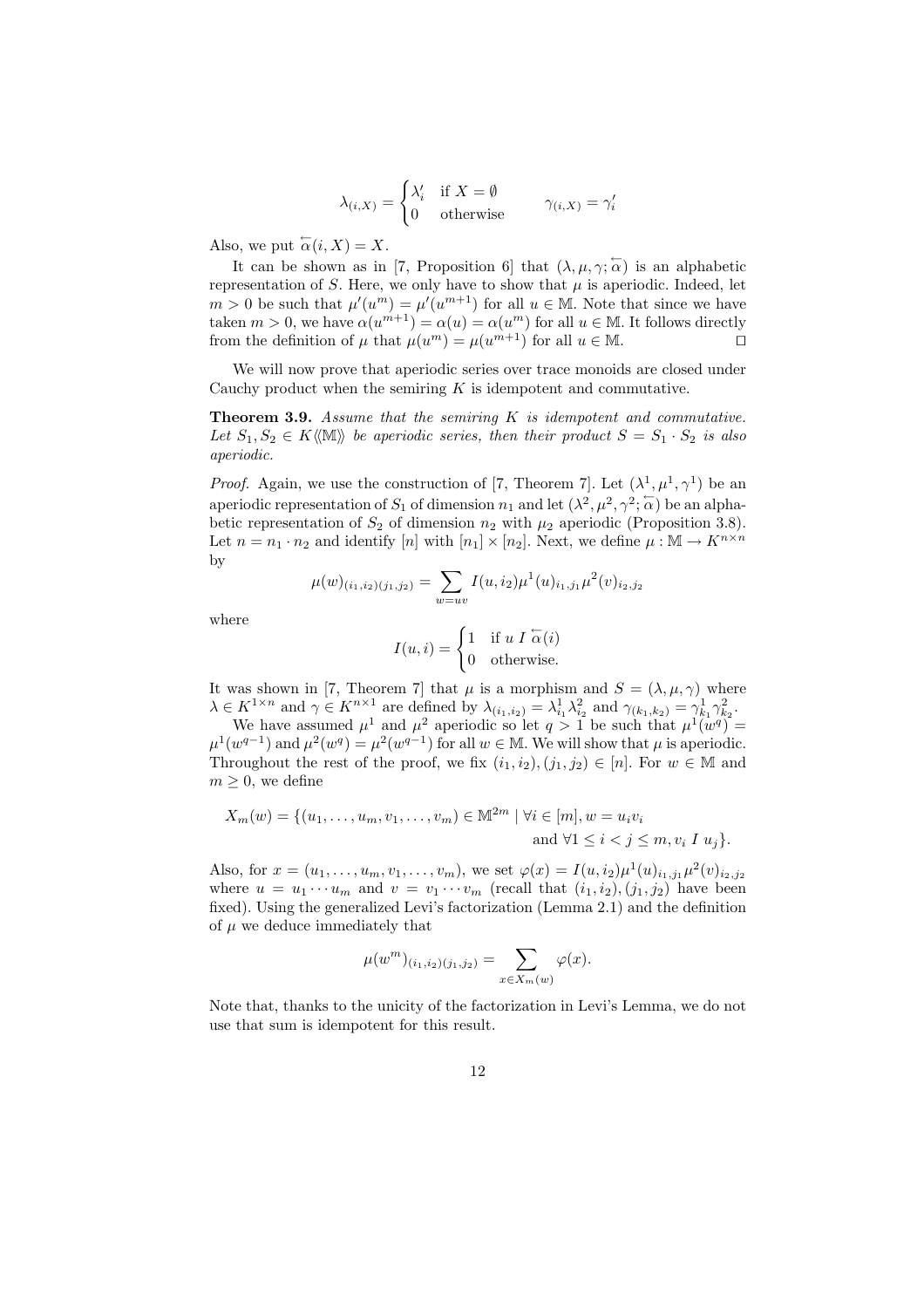*Claim.* If  $m > q(|\Sigma|+1)$  then  $\varphi(X_m(w)) = \varphi(X_{m+1}(w))$ . Actually, we will prove that for all  $x \in X_m(w)$ , there exist  $y \in X_{m-1}(w)$  and  $z \in X_{m+1}(w)$  such that  $\varphi(x) = \varphi(y) = \varphi(z).$ 

Let  $x = (u_1, \ldots, u_m, v_1, \ldots, v_m) \in X_m(w)$ . For  $1 \leq i < j \leq m$  we have  $v_i I u_j$ , which implies that  $\alpha(v_i) \subseteq \alpha(w) \setminus \alpha(u_i) \subseteq \alpha(v_i)$ . Therefore we have  $\alpha(v_1) \subseteq$  $\cdots \subseteq \alpha(v_m)$  and from the hypothesis on m we deduce that there exists  $1 \leq p \leq$  $m - q$  such that  $\alpha(v_p) = \cdots = \alpha(v_{p+q})$ .

Let  $p < k \leq p+q$ , we have  $\alpha(w) = \alpha(u_k) \cup \alpha(v_k)$  and  $\alpha(u_k) I \alpha(v_{k-1}) =$  $\alpha(v_k)$ . Hence we obtain  $\alpha(u_k) = \alpha(w) \setminus \alpha(v_k)$ . Since there is at most one way to split the trace  $w$  into two independent traces whose alphabet are fixed, we deduce that  $u_{p+1} = \cdots = u_{p+q} = \bar{u}$  and  $v_{p+1} = \cdots = v_{p+q} = \bar{v}$ .

Let  $u' = u_1 \cdots u_p$ ,  $u'' = u_{p+q+1} \cdots u_m$ ,  $v' = v_1 \cdots v_p$  and  $v'' = v_{p+q+1} \cdots v_m$ . Then we have

$$
\mu^{1}(u) = \mu^{1}(u'\bar{u}^{q}u'') = \mu^{1}(u'\bar{u}^{q+1}u'') = \mu^{1}(u'\bar{u}^{q-1}u'')
$$

$$
\mu^{2}(v) = \mu^{2}(v'\bar{v}^{q}v'') = \mu^{2}(v'\bar{v}^{q+1}v'') = \mu^{2}(v'\bar{v}^{q-1}v'')
$$

$$
\alpha(u) = \alpha(u'\bar{u}^{q}u'') = \alpha(u'\bar{u}^{q+1}u'') = \alpha(u'\bar{u}^{q-1}u'')
$$

The claim follows since this implies that  $\varphi(x) = \varphi(y) = \varphi(z)$  for

$$
y = (u_1, \ldots, u_{p+q-1}, u_{p+q+1}, \ldots, u_m, v_1, \ldots, v_{p+q-1}, v_{p+q+1}, \ldots, v_m) \in X_{m-1}(w)
$$
  

$$
z = (u_1, \ldots, u_{p+q}, u_{p+q}, \ldots, u_m, v_1, \ldots, v_{p+q}, v_{p+q}, \ldots, v_m) \in X_{m+1}(w).
$$

Using the claim, we deduce immediately that for  $m > q(|\mathcal{L}| + 1)$  it holds

$$
\mu(w^m)_{(i_1,i_2)(j_1,j_2)} = \sum_{x \in X_m(w)} \varphi(x) = \sum_{x \in X_{m+1}(w)} \varphi(x) = \mu(w^{m+1})_{(i_1,i_2)(j_1,j_2)}.
$$

Here we have used that sum is idempotent in K since  $|X_m(w)| < |X_{m+1}(w)|$  as soon as  $w \neq 1$ .

Commutativity is needed because we are dealing with trace monoids. An example was given in [7, Section 5] showing that recognizable series over trace monoids are not closed under product in general.

As usual, in the special case of the boolean semiring we obtain the result on trace languages as a corollary.

**Corollary 3.10 ([12]).** The product of two aperiodic trace languages is again aperiodic.

*Proof.* Let  $L_1, L_2 \subseteq \mathbb{M}$  be two aperiodic trace languages. By Proposition 3.2 the characteristic series  $1_{L_1}, 1_{L_2} \in \mathbb{B} \langle \mathbb{M} \rangle$  are aperiodic. Then by Theorem 3.9 we deduce that  $1_{L_1} \cdot 1_{L_2} = 1_{L_1 \cdot L_2} \in \mathbb{B} \langle \mathbb{M} \rangle$  is also aperiodic. Since we are in the boolean semiring this implies that  $L_1 \cdot L_2$  is recognizable. Applying again Proposition 3.2 we deduce that  $L_1 \cdot L_2$  is aperiodic.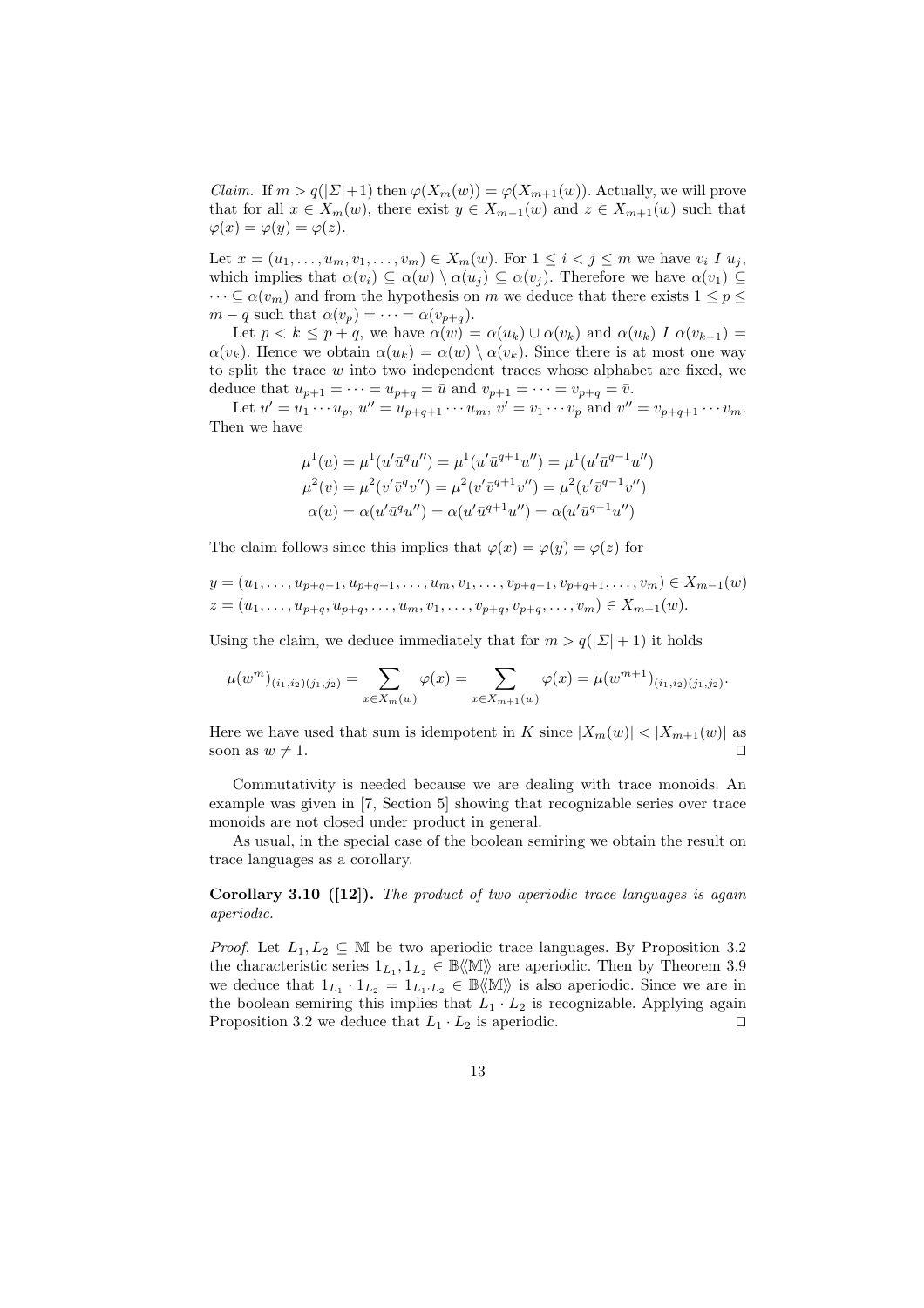#### 4 Aperiodic series over semirings with Burnside matrix monoids

In this section we will derive a representation of recognizable and of aperiodic formal power series over semirings with local finiteness conditions which will be crucial later on. We will also briefly investigate the possible weakening of aperiodicity mentioned after Definition 3.1.

Recall that a semiring  $K$  is locally finite, if each finitely generated subsemiring is finite. A monoid is called locally finite, if each finitely generated submonoid is finite. Clearly, any commutative idempotent monoid is locally finite. Also, a semiring  $(K, +, \cdot, 0, 1)$  is locally finite iff both monoids  $(K, +, 0)$  and  $(K, \cdot, 1)$  are locally finite. Indeed, if X is a finite subset of K then the submonoid Y of  $(K, \cdot, 1)$  generated by X is finite and the submonoid Z of  $(K, +, 0)$ generated by Y is also finite. Now, it is easy to check that  $Z \cdot Z \subseteq Z$  and we deduce that the subsemiring of  $(K, +, \cdot, 0, 1)$  generated by X is the finite set Z.

For example, the max-min semiring  $\mathcal{R}_{\text{max,min}} = (\mathbb{R}_{+} \cup \{\infty\}, \text{max,min}, 0, \infty)$ of positive reals, used in operations research for maximum capacity problems of networks, is locally finite. In fact, any distributive lattice  $(L, \vee, \wedge, 0, 1)$  with smallest element 0 and largest element 1 is a locally finite semiring.

Note that if K is a locally finite semiring, then the matrix monoids  $K^{n \times n}$  are locally finite for all n. Indeed, let  $Y \subseteq K^{n \times n}$  be a finite set of matrices and let X be the subsemiring of K generated by the finite set  $\{A_{ij} \mid A \in Y, i, j \in [n]\}.$ Then the submonoid of  $K^{n\times n}$  generated by Y is contained in  $X^{n\times n}$  which is a finite submonoid of  $K^{n \times n}$ .

Conversely, if  $K^{2\times 2}$  is a locally finite monoid then K is a locally finite semiring. Indeed, let  $X \subseteq K$  be a finite set. By considering the submonoid generated by the matrices

$$
\left\{ \begin{pmatrix} a & 0 \\ 0 & 0 \end{pmatrix} \mid a \in X \right\}
$$

we obtain that  $(K, \cdot, 1)$  is locally finite. Now, by considering the submonoid generated by the matrices

$$
\left\{ \begin{pmatrix} 1 & a \\ 0 & 1 \end{pmatrix} \mid a \in X \right\}
$$

we obtain that  $(K, +, 0)$  is locally finite. For this, note that

$$
\begin{pmatrix} 1 & a \\ 0 & 1 \end{pmatrix} \cdot \begin{pmatrix} 1 & b \\ 0 & 1 \end{pmatrix} = \begin{pmatrix} 1 & a+b \\ 0 & 1 \end{pmatrix}.
$$

**Proposition 4.1.** Let  $K$  be a locally finite semiring,  $M$  be a finitely generated monoid and  $S = (\lambda, \mu, \gamma) \in K^{\text{rec}} \langle M \rangle$  be a recognizable series. Then  $\mu(M)$  and  $Im(S)$  are finite.

*Proof.* Let  $S = (\lambda, \mu, \gamma)$  be a representation with  $\mu : M \to K^{n \times n}$ . Let  $\Sigma$  be a finite set of generators of M. Then,  $\mu(M)$  is the submonoid of  $K^{n \times n}$  generated by the finite set  $\mu(\Sigma)$ . Since K is locally finite we deduce that  $\mu(M)$  is finite. Therefore,  $\text{Im}(S) = \{\lambda \cdot A \cdot \gamma \mid A \in \mu(M)\}\$ is also finite.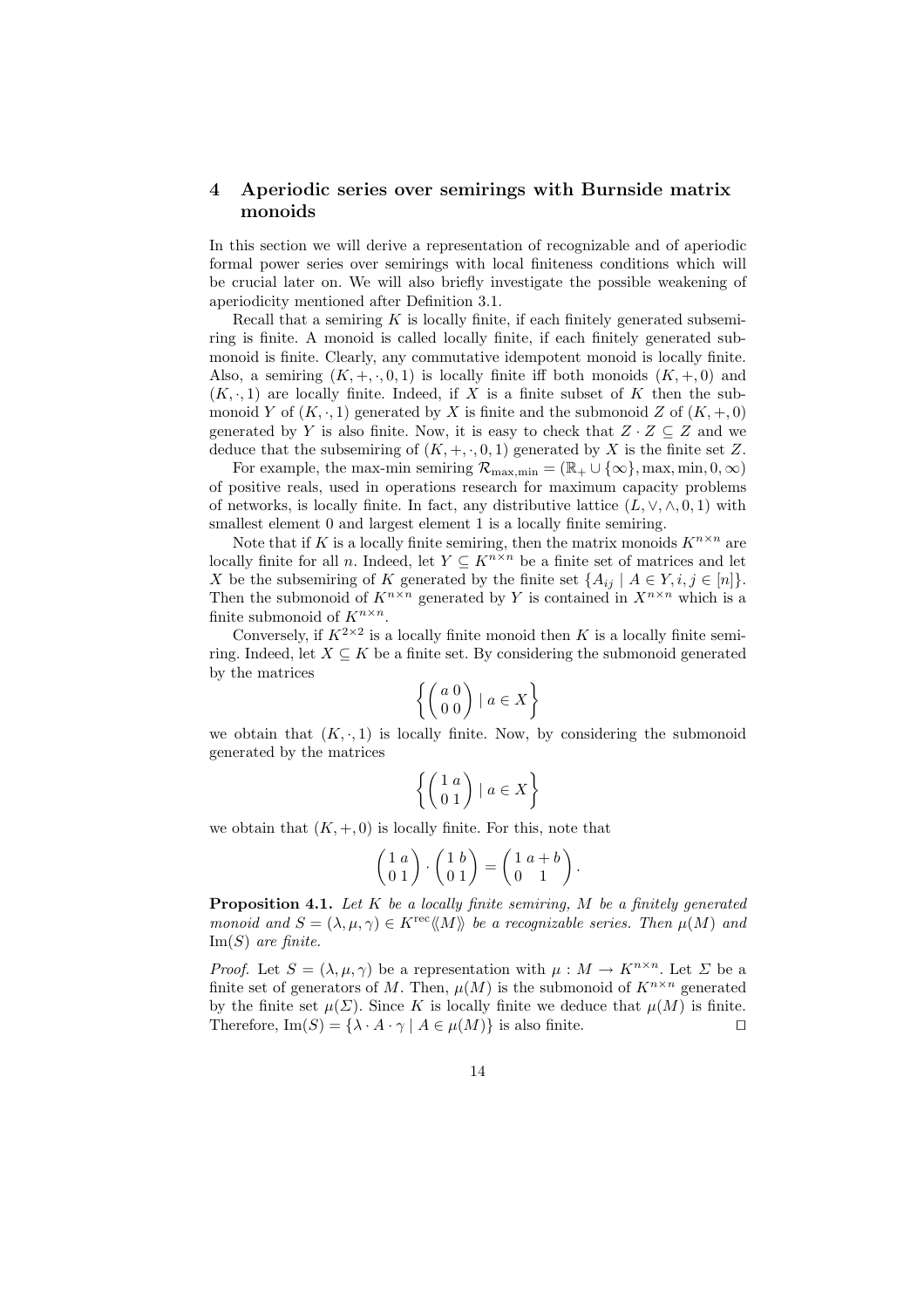For applications on aperiodic series, we use weaker assumptions on  $K$ . A monoid N is called torsion (or periodic), if each of its cyclic submonoids  $\{x^n\}$  $n \geq 0$   $(x \in N)$  is finite. Each locally finite monoid is torsion. The converse, which was posed as a problem for groups by Burnside in 1902 (and answered negatively by Golod in 1964), leads to deep problems in semigroup theory, see the surveys by Simon [27] and Pin [21] for its relevance to automata theory. We will say that a semiring  $K$  has *Burnside matrix monoids*, if in the monoids  $K^{n\times n}$  ( $n \in \mathbb{N}$ ) each finitely generated torsion submonoid is finite. These semirings will be important to us because of the following easy but crucial observation.

**Proposition 4.2.** Let  $K$  be a semiring with Burnside matrix monoids,  $M$  be a finitely generated monoid and let  $S = (\lambda, \mu, \gamma) \in K \langle M \rangle$  with  $\mu$  aperiodic. Then  $\mu(M)$  and Im(S) are finite.

*Proof.* Since u is aperiodic and M is finitely generated,  $\mu(M)$  is a finitely generated torsion submonoid of  $K^{n \times n}$  and hence finite by assumption on K. Then,  $\text{Im}(S) = \{\lambda \cdot A \cdot \gamma \mid A \in \mu(M)\}\$ is also finite.

Before continuing, let us point out examples of such semirings. Clearly, if  $K$  is locally finite then  $K$  has Burnside matrix monoids. But also all of the following important (not locally finite) semirings have been shown to have Burnside matrix monoids:

Theorem 4.3. Each of the following semirings has Burnside matrix monoids:

- $\mathbb{N} = (\mathbb{N}, +, \cdot, 0, 1)$  and its completion  $\mathcal{N} = (\mathbb{N} \cup \{\infty\}, +, \cdot, 0, 1)$  (Mandel and Simon [16]),
- $\mathcal{M} = (\mathbb{N} \cup \{\infty\}, \min, +, \infty, 0)$  (Simon [26]),
- $-\mathcal{P} = (\mathbb{N} \cup \{-\infty, \infty\}, \max, +, -\infty, 0)$  (Mascle [17]),
- $\mathcal{R}at = (Rat(a^*), \cup, \cdot, \emptyset, a^*)$  (Mascle [17]).
- any commutative semiring or PI-ring (a ring satisfying a polynomial identity), cf. [21] and [28]

Now let  $S \in K\langle\langle M \rangle\rangle$ . If  $k \in K$ , we let  $S^{-1}(k) = \{m \in M \mid (S, m) = k\}$ . Now we obtain the following finitary description of recognizable respectively aperiodic series:

Corollary 4.4. Let M be a finitely generated monoid and  $S \in K(\langle M \rangle)$ . Assume that either  $S$  is recognizable and  $K$  is locally finite or that  $S$  is aperiodic and K has Burnside matrix monoids. Then,  $S = \sum_{k \in \text{Im}(S)} k \cdot 1_{S^{-1}(k)}$  is a finite linear combination of characteristic series with each  $S^{-1}(k)$  recognizable (resp. aperiodic). In particular,  $\text{Supp}(S)$  is recognizable (resp. aperiodic).

 $\sum_{k\in \text{Im}(S)} k \cdot 1_{S^{-1}(k)}$ . It remains to show for  $k \in K$  that  $S^{-1}(k)$  is recognizable *Proof.* By Proposition 4.1 (resp. 4.2),  $\text{Im}(S)$  is finite and clearly, we have  $S =$ (resp. aperiodic). For this, let  $(\lambda, \mu, \gamma)$  be a representation of S, with  $\mu$  aperiodic in case S is aperiodic. By Proposition 4.1 (resp. 4.2),  $\mu(M)$  is a finite monoid. We show that  $\mu : M \to \mu(M)$  recognizes  $S^{-1}(k)$ . Indeed, if  $u, v \in M$  with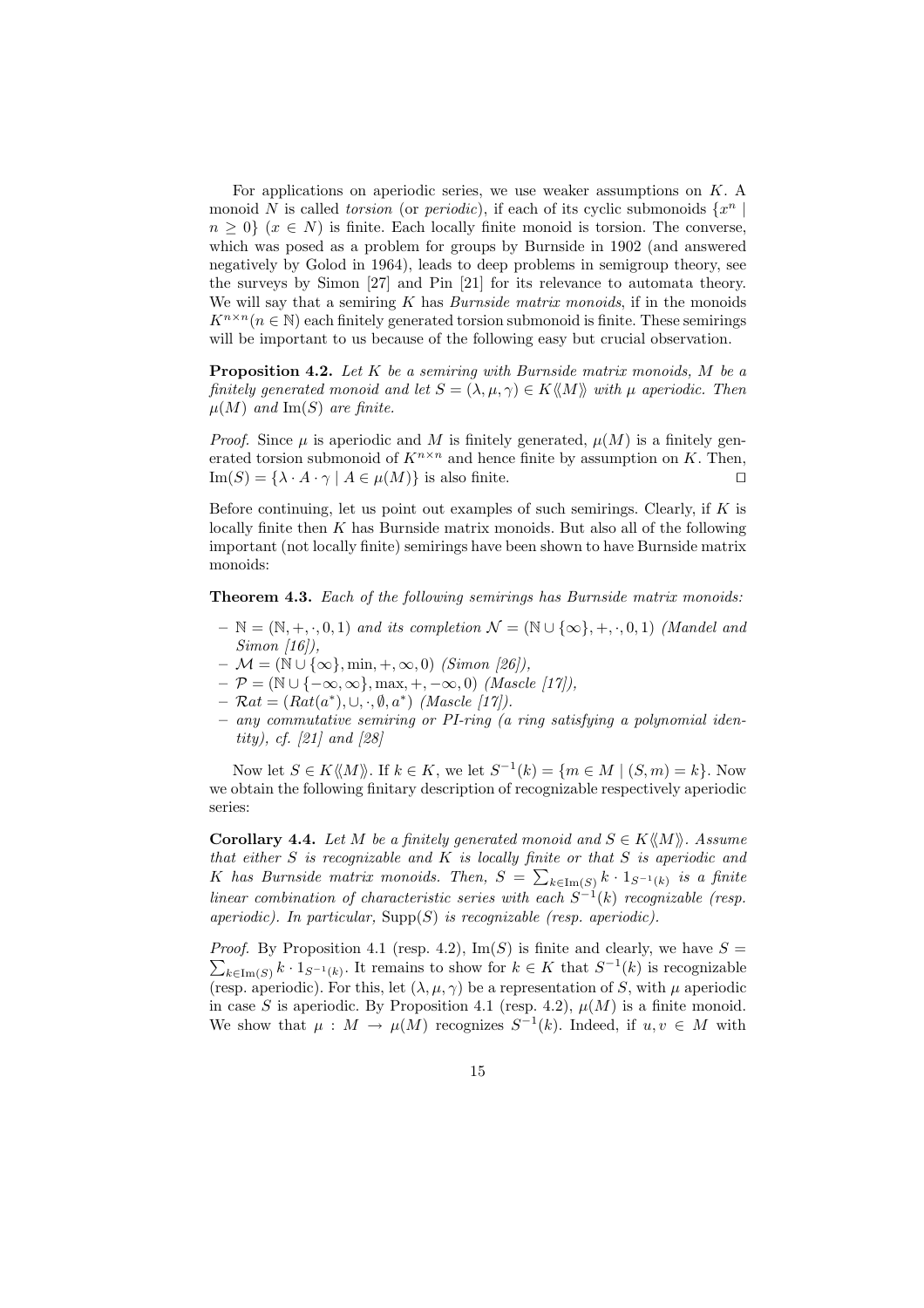$\mu(u) = \mu(v)$  and  $u \in S^{-1}(k)$ , then  $(S, v) = \lambda \cdot \mu(v) \cdot \gamma = \lambda \cdot \mu(u) \cdot \gamma = (S, u) = k$ . Therefore,  $S^{-1}(k)$  is recognizable in M. Now if S is aperiodic, then  $\mu(M)$  is an aperiodic monoid, so  $S^{-1}(k)$  is aperiodic in M.

As a consequence of this description of  $S$ , we can represent such an  $S$  by a classical deterministic complete M-automaton with weights attached only to the final states. That is, there is a representation  $(\lambda, \mu, \gamma)$  of S with a unique initial state (which has weight 1) such that for each  $w \in M$  and each i there is a unique j with  $\mu(w)_{ij} \neq 0$ , and then  $\mu(w)_{ij} = 1$ . Moreover, if the monoid M, the semiring  $K$  and a representation of  $S$  are given in an effective way, all the constituents of the above description of  $S$  can be effectively computed. Thus we obtain:

**Corollary 4.5.** Let  $M$  be a computable finitely generated monoid,  $K$  a computable semiring and  $S, T \in K\langle\langle M \rangle\rangle$ . Assume that either K is locally finite and  $S, T$  have effectively given representations, or  $K$  has Burnside matrix monoids and S, T have effectively given aperiodic representations. Then from this, the following are decidable:

1.  $S = T$ 2.  $supp(S) = \emptyset$ 3.  $supp(S) = M$ .

*Proof.* Compute the descriptions of S and T given in Corollary 4.4 and compare the arising languages and the coefficients of their characteristic series.  $\Box$ 

The following is a further immediate consequence of Corollary 4.4.

**Corollary 4.6.** Let M be a finitely generated monoid, K a semiring and  $L \subseteq$  $M$ .

- (a) If  $1_L$  is recognizable and K is locally finite, then L is recognizable.
- (b) If  $1_L$  is aperiodic and K has Burnside matrix monoids, then L is aperiodic.

Now we turn to the Hadamard product. As a further consequence of Corollary 4.4 we note:

Corollary 4.7. Let M be a finitely generated monoid.

- (a) If K is locally finite, the Hadamard product of any two recognizable series in  $K\langle\langle M\rangle\rangle$  is again recognizable.
- (b) If K has Burnside matrix monoids, the Hadamard product of any two aperiodic series in  $K\langle\!\langle M\rangle\!\rangle$  is again aperiodic.

*Proof.* (a) Let  $S, T \in K^{\text{rec}} \langle M \rangle$ . By Corollary 4.4, we have  $S = \sum_{i=1}^{m} k_i \cdot 1_{L_i}$ and  $T = \sum_{j=1}^n k'_j \cdot 1_{L'_j}$  with  $k_i, k'_j \in K$  and recognizable languages  $\overline{L'_i}, \overline{L'_j} \subseteq M$ . Then each  $L_i \cap L'_j$  is recognizable in M, and  $1_{L_i} \odot 1_{L'_j} = 1_{L_i \cap L'_j}$ , so  $S \odot T =$  $\sum_{i,j} k_i k'_j \cdot 1_{L_i \cap L'_j} \in K^{\text{rec}} \langle \! \langle M \rangle \! \rangle.$ 

(b) We argue as above, obtaining aperiodic languages  $L_i, L'_j$ , and apply Proposition 3.3.  $\Box$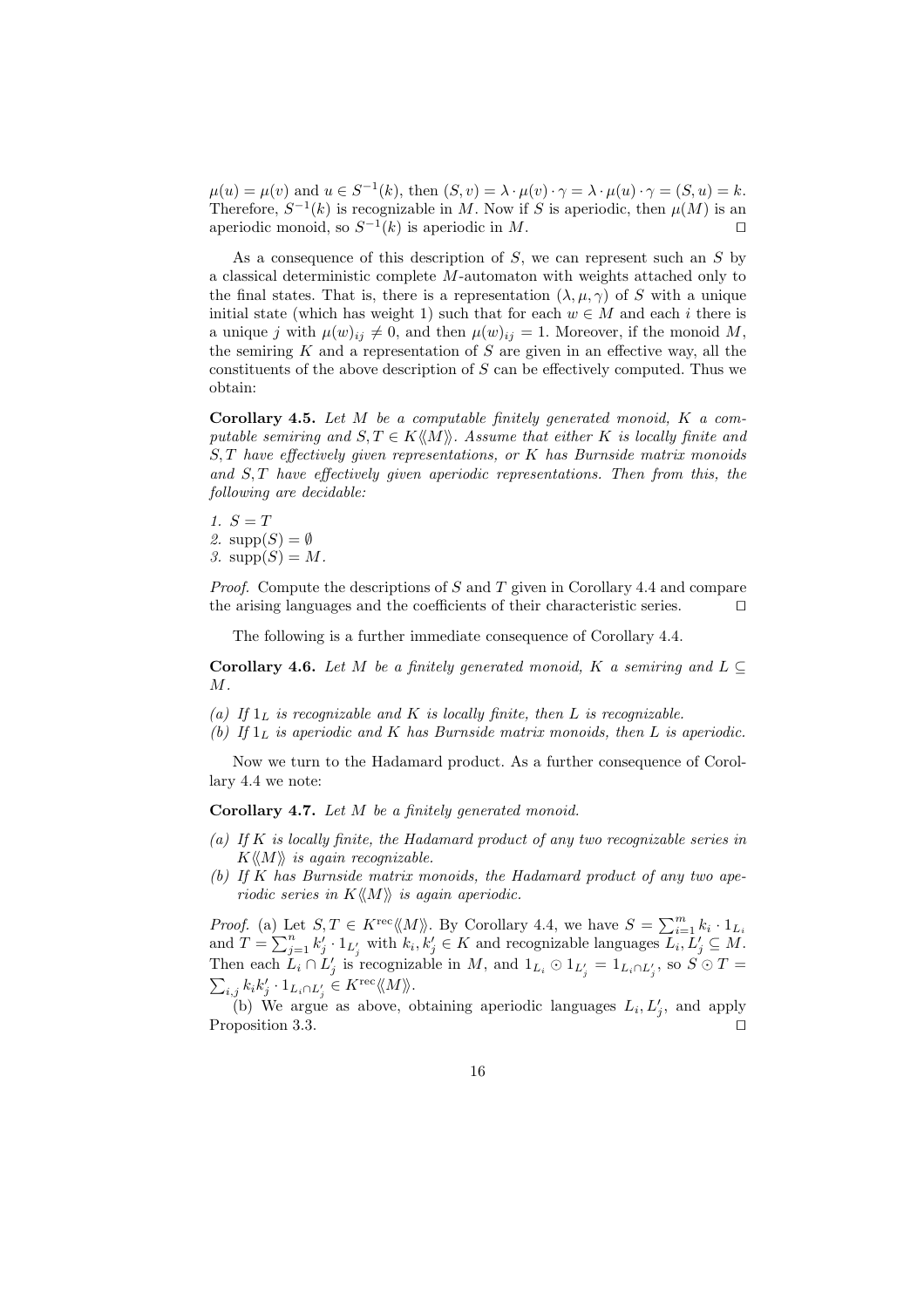Now we will derive another version of Theorems 3.7 and 3.9 which holds also if K is non-commutative. Note that its proof does not require the (relatively complicated) arguments used for Theorems 3.7 and 3.9. Note also that we do not need to assume that the monoid  $M$  has a length function because the semiring is idempotent and the series considered have finite images. The (Cauchy) product of two series is well-defined in this case.

Corollary 4.8. Let M be any finitely generated monoid in which the product of two aperiodic languages is again aperiodic, and let  $K$  be an idempotent semiring with Burnside matrix monoids. Let  $S_1, S_2 \in K\langle\langle M \rangle\rangle$  be aperiodic. Then  $S_1 \cdot S_2$ is aperiodic.

*Proof.* By Corollary 4.4, we have  $S_1 = \sum_{k_1 \in I_1} k_1 \cdot 1_{S_1^{-1}(k_1)}$  and  $S_2 = \sum_{k_2 \in I_2} k_2$ .  $1_{S_2^{-1}(k_2)}$  with  $I_i = \text{Im}(S_i)$  finite  $(i = 1, 2)$  and each  $S_1^{-1}(k_1), S_2^{-1}(k_2)$  aperiodic in M. For all  $a, b \in K$  and  $A, B \subseteq M$  we have  $(a \cdot 1_A) \cdot (b \cdot 1_B) = ab \cdot (1_A \cdot 1_B)$ and since K is idempotent we also have  $1_A \cdot 1_B = 1_A \cdot B$ . Hence,

$$
S_1 \cdot S_2 = \sum_{k_1 \in I_1, k_2 \in I_2} k_1 \cdot k_2 \cdot 1_{S_1^{-1}(k_1)} \cdot 1_{S_2^{-1}(k_2)} = \sum_{k_1 \in I_1, k_2 \in I_2} k_1 \cdot k_2 \cdot 1_{S_1^{-1}(k_1) \cdot S_2^{-1}(k_2)},
$$

and each  $S_1^{-1}(k_1) \cdot S_2^{-1}(k_2)$  is aperiodic in M. Now by Propositions 3.2 and 3.3,  $S_1 \cdot S_2$  is aperiodic.

With an analogous proof we also obtain:

Corollary 4.9. Let M be any finitely generated monoid in which the product of two recognizable languages is again recognizable, and let  $K$  be a locally finite idempotent semiring. Let  $S_1, S_2 \in K\langle M \rangle$  be recognizable. Then  $S_1 \cdot S_2$  is recognizable.

Next we show for series over locally finite semirings  $K$  the equivalence of three notions of aperiodicity.

**Corollary 4.10.** Let  $M$  be a finitely generated monoid, let  $K$  be a locally finite semiring and let  $S \in K^{\text{rec}}(M)$ . Assume either S is weakly aperiodic or S has a representation  $(\lambda, \mu, \gamma)$  such that  $\mu(M)$  is group-free. Then S is aperiodic.

*Proof.* First assume that S is weakly aperiodic. By Corollary 4.4, we have  $S =$  $\sum_{k\in \text{Im}(S)} k \cdot 1_{S^{-1}(k)}$  with Im(S) finite and each  $S^{-1}(k) \subseteq M$  recognizable. We show that the languages  $S^{-1}(k)$  are also aperiodic. Let  $m \geq 0$  be such that  $(S, uv^mw) = (S, uv^{m+1}w)$  for all  $u, v, w \in M$ . Then, for all  $k \in K$  we have  $uv^mw\in S^{-1}(k)$  iff  $uv^{m+1}w\in S^{-1}(k)$  and we deduce that the syntactic monoid of  $S^{-1}(k)$  is aperiodic. Therefore, the languages  $S^{-1}(k)$  are all aperiodic. From Propositions 3.2 and 3.3, we deduce that  $S$  is aperiodic.

Secondly, it is well-known that a finite monoid is aperiodic iff it is group-free. The result follows since by Proposition 4.1 the monoid  $\mu(M)$  is finite.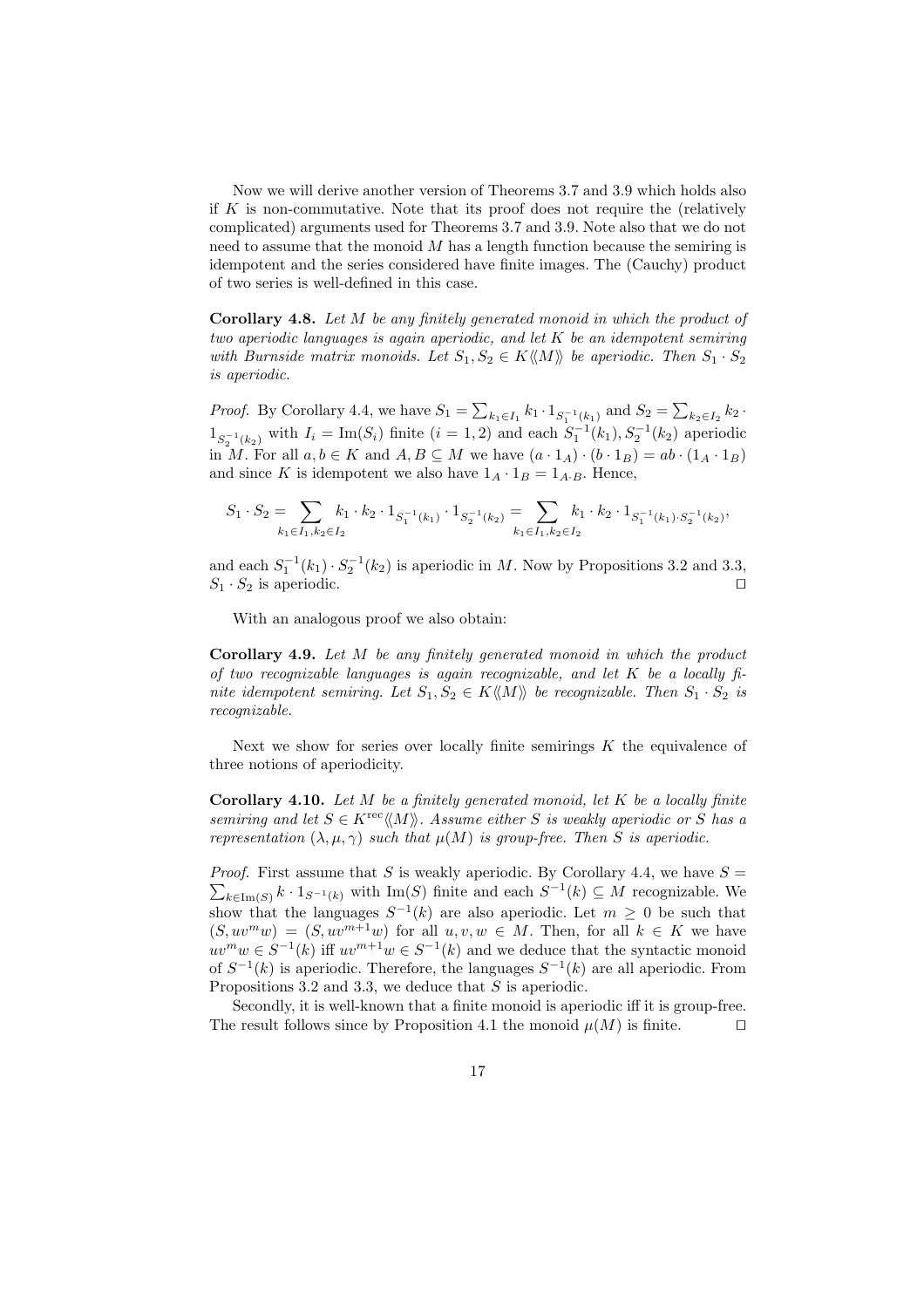Next we will consider the case where K is a field and  $S \in K\langle\langle M \rangle\rangle$  is weakly aperiodic. First we recall some background. Let  $K$  be a semiring and  $M$  any monoid. Let  $S \in K\langle M \rangle$ . For  $x \in M$ , let  $x^{-1}S \in K\langle M \rangle$  be the series defined by  $(x^{-1}S, y) = (S, xy) (y \in M)$ . Note that  $K\langle\langle M \rangle\rangle$  with addition and multiplication with scalars from  $K$  as usual is a  $K$ -semimodule (and a vector space if  $K$  is a field). A submodule U of  $K\langle M \rangle$  is called *stable* if  $x^{-1}S \in U$  for any  $S \in U$  and  $x \in K$ .

For any series  $S \in K\langle M \rangle$  its Hankel-matrix  $H(S) \in K^{M \times M}$  is defined by  $H(S)_{u,v} = (S, uv)$   $(u, v \in M)$ . Note that the rows of  $H(S)$  are precisely the series  $u^{-1}S$  ( $u \in M$ ). Furthermore, S is weakly aperiodic iff S is recognizable and there is  $m \in \mathbb{N}$  such that  $v^{-m}(u^{-1}S) = v^{-(m+1)}(u^{-1}S)$  for all  $u, v \in M$ .

It is well-known that  $S$  is recognizable iff  $S$  is contained in a finitely generated stable subsemimodule of  $K\langle\!\langle M\rangle\!\rangle$  iff the rows of  $H(S)$  are contained in some finitely generated stable subsemimodule of  $K\langle\!\langle M\rangle\!\rangle$  [23, Ch.II.3].

**Theorem 4.11.** Let K be a field, M any monoid, and  $S \in K\langle\langle M \rangle\rangle$  weakly aperiodic. Then S is aperiodic.

*Proof.* Let  $Z = \langle u^{-1}S : u \in M \rangle$ , the subspace of  $K\langle\langle M \rangle\rangle$  generated by the rows of  $H(S)$ . Since S is recognizable, Z has a finite basis  $B = \{F_1, \ldots, F_n\}$ , say. Now define a mapping  $\mu : M \to K^{n \times n}$  such that for each  $v \in M$  and  $i \in$  $\{1,\ldots,n\}$ , we have  $v^{-1}F_i = \sum_{j=1}^n \mu(v)_{ij} \cdot F_j$  with uniquely determined scalars  $\mu(v)_{ij} \in K$ . Furthermore,  $S = \sum_{i=1}^{n} \lambda_i F_i$  with  $\lambda_i \in K$ , and let  $\gamma_j = F_j(1)$ . Put  $\lambda = (\lambda_1, \ldots, \lambda_n)$  and  $\gamma = (\gamma_1, \ldots, \gamma_n)'$ . Then  $\mu$  is a morphism, and  $(\lambda, \mu, \gamma)$  is a representation of  $S$  [23, Ch.II.3].

Now let  $u_i \in M$  such that  $F_i = u_i^{-1}S$   $(i = 1, ..., n)$ . Since S is weakly aperiodic, as noted before there is  $m \in \mathbb{N}$  such that for all  $v \in M$  and  $i = 1, \ldots, n$ we have  $v^{-m}(u_i^{-1}S) = v^{-(m+1)}(u_i^{-1}S)$ . Hence

$$
\sum_{j=1}^{n} (\mu v^{m})_{ij} \cdot F_{j} = v^{-m} F_{i} = v^{-(m+1)} F_{i} = \sum_{j=1}^{n} (\mu v^{m+1})_{ij} \cdot F_{j}.
$$

Since B is a basis, comparison of coefficients implies  $\mu(v^m) = \mu(v^{m+1})$ . Thus S is aperiodic.  $\Box$ 

#### 5 Star-free series

In a monoid  $M$ , the collection  $SF(M)$  of star-free languages is defined as the smallest system of languages in  $M$  containing all finite languages and being closed under the operations union, complement and product. We define a corresponding notion for formal power series as follows. If K is a semiring and  $L \subseteq M$ , the *complement* of the characteristic series  $1_L$  is simply the characteristic series  $\overline{1_L} := 1_{\overline{L}}$  of the complement  $\overline{L}$  of L. Hence complement is only a partially defined operation on  $K\langle\langle M\rangle\rangle$ , provided K has more than 2 elements.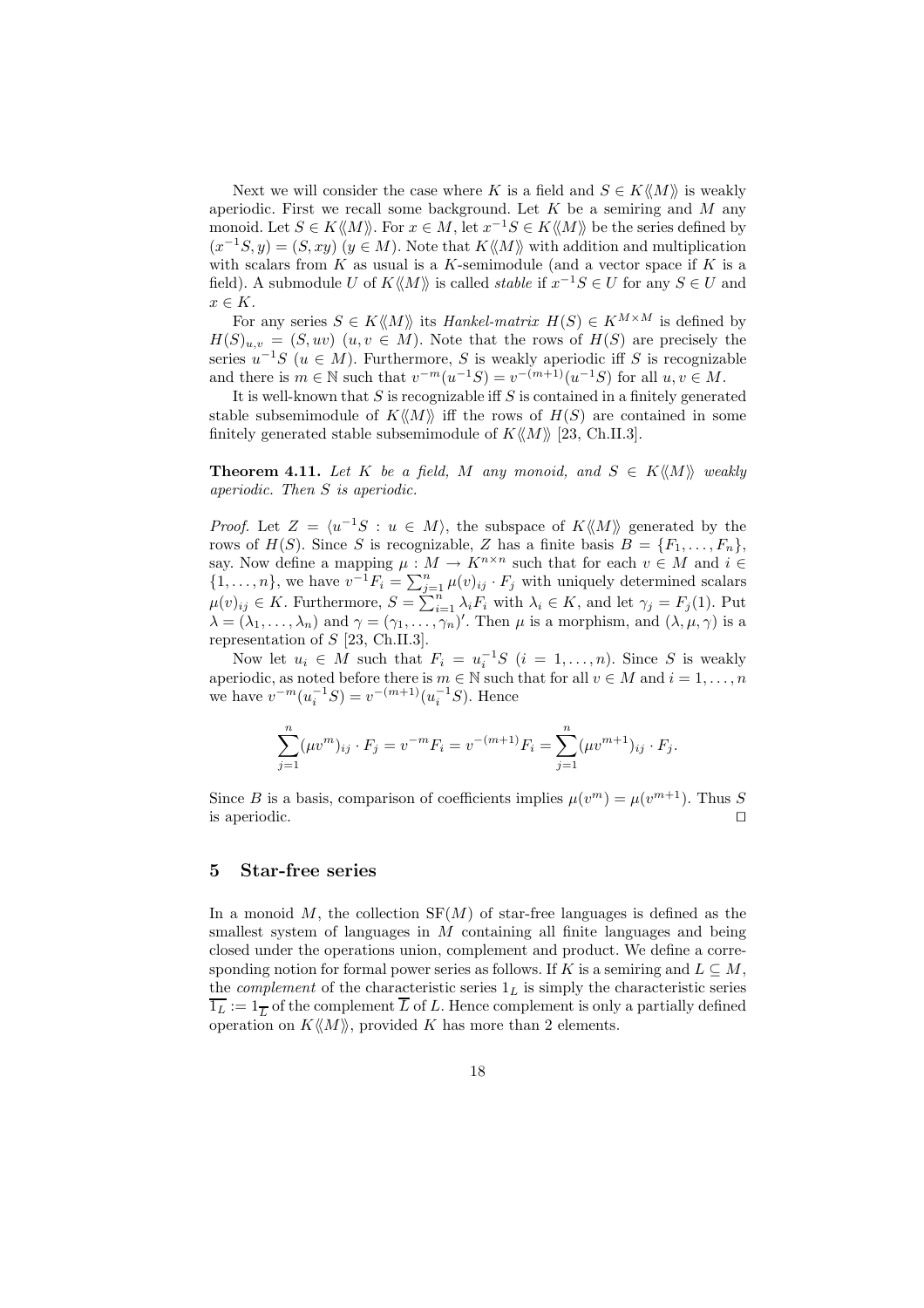**Definition 5.1.** Let M be a finitely generated monoid and K a semiring. Assume either that M has a length function or that K is idempotent. The collection  $K^{\text{sf}}\langle\!\langle M\rangle\!\rangle$  of all star-free series in  $K\langle\!\langle M\rangle\!\rangle$  is the smallest collection of formal power series containing all polynomials and being closed under the operations sum, product and the partial operation complement.

Note that if  $K$  is idempotent, by structural induction all star-free series in  $K\langle\!\langle M\rangle\!\rangle$  have finite image and the product operation is well-defined on  $K^{\text{sf}}\langle\!\langle M\rangle\!\rangle$ . Note that if S is star-free and  $k \in K$ , then the series  $k \cdot S$  is star-free, since k is a polynomial.

**Proposition 5.2.** Let  $M$  be a finitely generated monoid and let  $K$  be idempotent and  $L \subseteq M$  star-free. Then  $1_L$  is a star-free series.

*Proof.* By structural induction on L. If L is finite,  $1_L$  is a polynomial. If  $L =$  $L_1 \cup L_2$ , we have  $1_L = 1_{L_1} + 1_{L_2}$  since  $(K, +)$  is idempotent. For the same reason,  $L = L_1 \cdot L_2$  implies  $1_L = 1_{L_1} \cdot 1_{L_2}$ . Finally,  $1_{\overline{L}} = \overline{1_L}$  by definition.

Schützenberger [25] showed that in the free monoid  $\Sigma^*$ , aperiodic languages are star-free. This was generalized by Guaiana [11] to arbitrary finitely generated monoids:

**Lemma 5.3** ([11, Thm. 5.1.4]). Let M be any finitely generated monoid. Then each aperiodic language  $L \subseteq M$  is star-free.

Now we can prove the main result of this section.

**Theorem 5.4.** Let M be any finitely generated monoid, and let K be an idempotent semiring with Burnside matrix monoids. Then any aperiodic series in  $K\langle\!\langle M\rangle\!\rangle$  is star-free. Moreover, the following are equivalent:

 $(1)$  SF $(M)$  = AP $(M)$ (2)  $K^{\text{sf}} \langle\!\langle M \rangle\!\rangle = K^{\text{ap}} \langle\!\langle M \rangle\!\rangle.$ 

*Proof.* Let  $S \in K \langle M \rangle$  be aperiodic. By Corollary 4.4, we have  $S = \sum_{k \in \text{Im}(S)} k \cdot$  $1_{S^{-1}(k)}$  with Im(S) finite and each  $S^{-1}(k)$  aperiodic in M. By Lemma 5.3,  $S^{-1}(k)$ is star-free in  $M$ . Now apply Proposition 5.2 to obtain that  $S$  is star-free.

 $(1) \Rightarrow (2)$ : By the above, it remains to show that each star-free series in  $K\langle\langle M\rangle\rangle$  is aperiodic. We proceed by induction. Each singleton in M is star-free, hence aperiodic by (1). Using Corollary 3.4 we deduce that polynomials are aperiodic. By Proposition 3.3 and Corollary 4.8, the sum and the product of two aperiodic series are again aperiodic. Now let  $1_L$  be aperiodic. Then  $L$  is aperiodic by Corollary 4.6, hence  $\overline{L}$  is aperiodic. Then  $\overline{1_L} = 1_{\overline{L}}$  is aperiodic by Proposition 3.2.

 $(2) \Rightarrow (1)$ : Let  $L \subseteq M$  be star-free. By Proposition 5.2,  $1_L$  is star-free and hence aperiodic by  $(2)$ . By Corollary 4.6, L is aperiodic. The converse is just Lemma 5.3.  $\Box$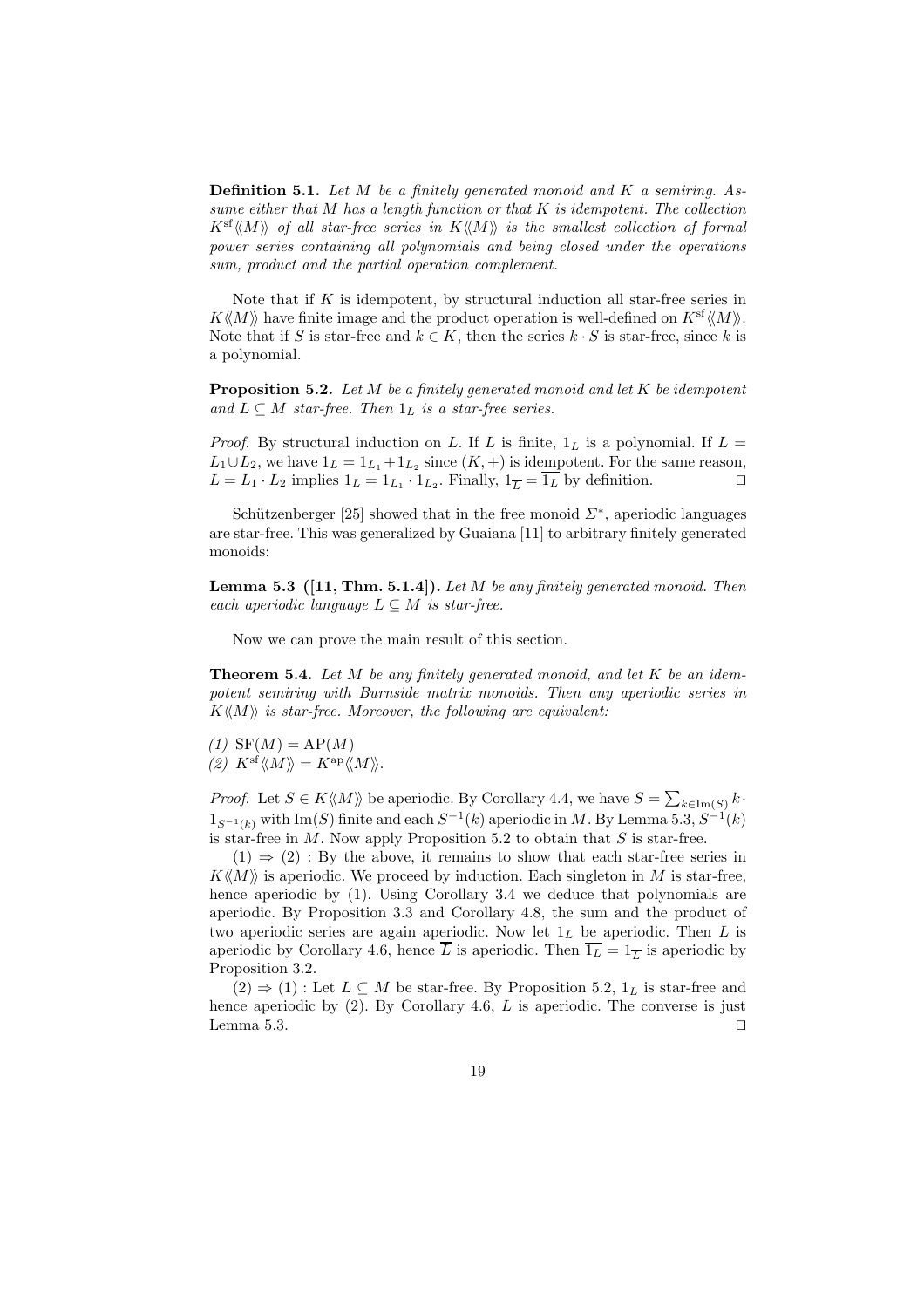As a consequence of this and Corollary 4.4, we obtain an analogue of Corollary 4.4 for star-free series and the converse of Proposition 5.2.

**Corollary 5.5.** Let  $K$  be an idempotent semiring with Burnside matrix monoids. Let M be any finitely generated monoid satisfying  $SF(M) = AP(M)$ .

- (a) If  $S \in K\langle M \rangle$  is star-free, then for any  $k \in K$  the set  $S^{-1}(k)$  is star-free in M. In particular,  $\text{Supp}(S)$  is star-free.
- (b) If  $L \subseteq K$ , then L is star-free iff  $1_L$  is star-free.

#### 6 Conclusion

As a conclusion, we would like to summarize the main results obtained in this paper. The following theorem derives from Corollary 4.4, Propositions 3.2 and 3.3 and Theorem 5.4. It holds in particular for all trace monoids and for the semirings  $\mathcal{M}, \mathcal{P}, \mathcal{R}at$  (Theorem 4.3) and  $\mathcal{R}_{\text{max,min}}$ , or any distributive lattice with 0 and 1.

**Theorem 6.1.** Let  $K$  be an idempotent semiring with Burnside matrix monoids and M be any finitely generated monoid satisfying  $SF(M) = AP(M)$ . For a series  $S \in K\langle\!\langle M \rangle\!\rangle$ , the following are equivalent:

- $(1)$  S is aperiodic,
- $(2)$  S is star-free,
- (3) S is a finite linear combination of characteristic series of aperiodic languages.

The condition  $SF(M) = AP(M)$  is satisfied for all trace monoids by Guaiana, Restivo and Salemi [12]. It also holds, e.g., for a class of particular concurrency monoids (intersecting with trace monoids only in the class of free monoids), see [6].

#### References

- 1. J. Berstel and Ch. Reutenauer. Rational Series and Their Languages, volume 12 of EATCS Monographs in Theoretical Computer Science. Springer Verlag, 1988.
- 2. R. Cori and D. Perrin. Automates et commutations partielles. R.A.I.R.O. Informatique Théorique et Applications, 19:21–32, 1985.
- 3. V. Diekert. Combinatorics on Traces. Number 454 in Lecture Notes in Computer Science. Springer Verlag, 1990.
- 4. V. Diekert and Y. Métivier. Partial commutation and traces. In G. Rozenberg and A. Salomaa, editors, Handbook on Formal Languages, volume 3, pages 457–533. Springer Verlag, 1997.
- 5. V. Diekert and G. Rozenberg, editors. Book of Traces. World Scientific, Singapore, 1995.
- 6. M. Droste. Aperiodic languages in concurrency monoids. Information and Computation, 126:105–113, 1996.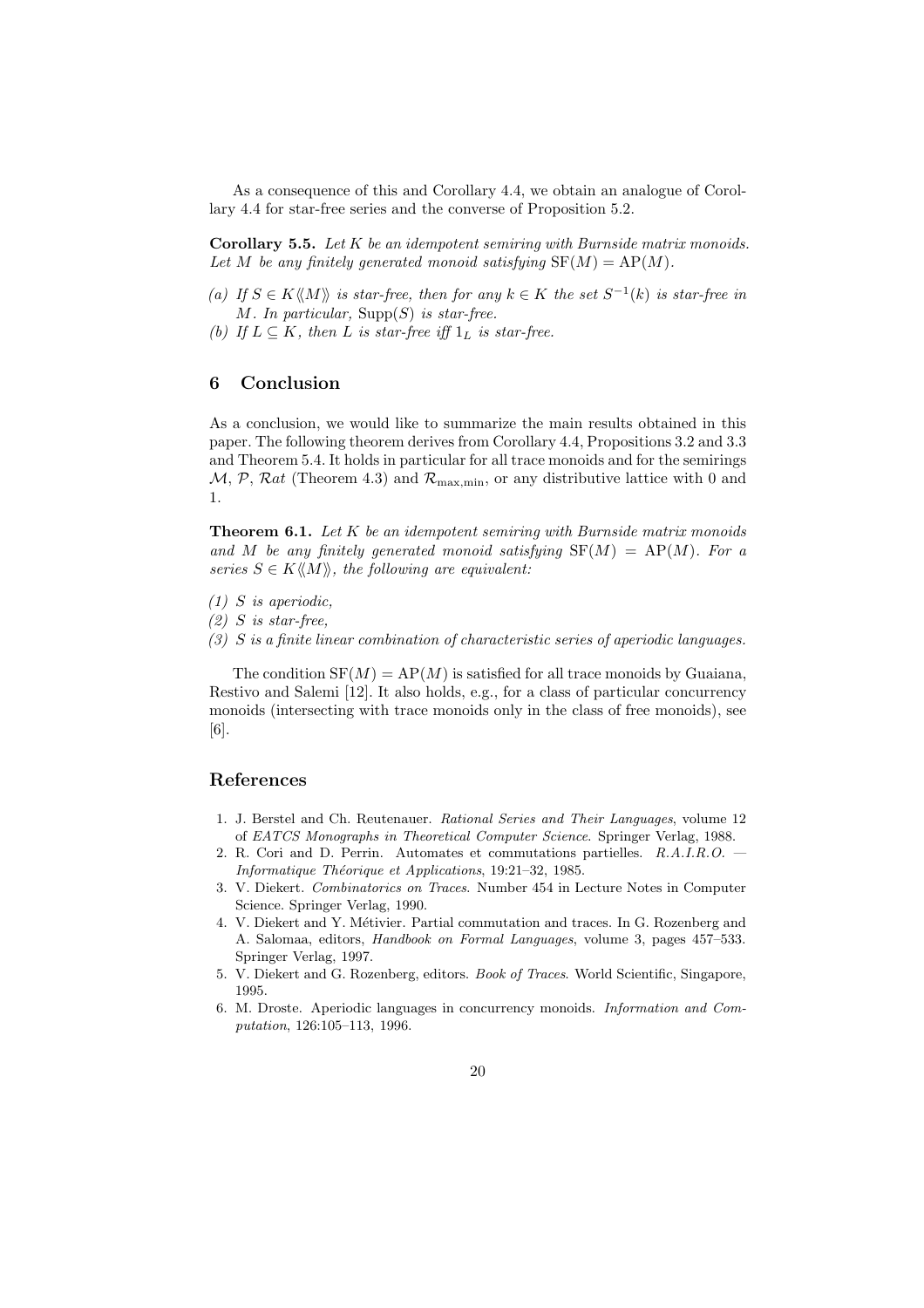- 7. M. Droste and P. Gastin. The Kleene-Schützenberger theorem for formal power series in partially commuting variables. Information and Computation, 153:47–80, 1999.
- 8. M. Droste and P. Gastin. On aperiodic and star-free formal power series in partially commuting variables. In D. Krob, A.A. Mikhalev, and A.V. Mikhalev, editors, Proceedings of the 12th International Conference on Formal Power Series and Algebraic Combinatorics (FPSAC'00), pages 158–169. Springer Verlag, 2000.
- 9. S. Eilenberg. Automata, Languages and Machines, volume A. Academic Press, New York, 1974.
- 10. S. Gaubert and M. Plus. Methods and applications of (max, +) linear algebra. In R. Reischuk and M. Morvan, editors, Proceedings of the 14th Annual Symposium on Theoretical Aspects of Computer Science (STACS'97), number 1200 in Lecture Notes in Computer Science, pages 261–282. Springer Verlag, 1997.
- 11. G. Guaiana. Parties reconnaissables et morphismes sur les monoïdes trace. PhD thesis, LITP, Université Paris 7 (France), 1994.
- 12. G. Guaiana, A. Restivo, and S. Salemi. Star-free trace languages. Theoretical Computer Science, 97:301–311, 1992.
- 13. J. A. W. Kamp. Tense Logic and the Theory of Linear Order. PhD Thesis, University of California, 1968.
- 14. W. Kuich. Semirings and formal power series: Their relevance to formal languages and automata. In G. Rozenberg and A. Salomaa, editors, Handbook on Formal Languages, volume 1, pages 609–677. Springer Verlag, 1997.
- 15. W. Kuich and A. Salomaa. Semirings, Automata, Languages, volume 6 of EATCS Monographs in Theoretical Computer Science. Springer Verlag, 1986.
- 16. A. Mandel and I. Simon. On finite semigroups of matrices. Theoretical Computer Science, 5:101–112, 1977.
- 17. J.P. Mascle. Quelques résultats de décidabilité sur la finitude des semigroupes de matrices. Tech. Rep. LITP 85.50, Université Paris 7 (France), 1985.
- 18. A. Mazurkiewicz. Concurrent program schemes and their interpretations. Tech. rep. DAIMI PB 78, Aarhus University, 1977.
- 19. A. Mazurkiewicz. Trace theory. In W. Brauer et al., editors, Advances in Petri Nets'86, number 255 in Lecture Notes in Computer Science, pages 279–324. Springer Verlag, 1987.
- 20. R. McNaughton and S. Papert. Counter-free automata. MIT Press, Cambridge, 1971.
- 21. J.-E. Pin. Tropical semirings. In J. Gunawardena, editor, Idempotency, pages 50–69. Cambridge University Press, 1998.
- 22. Ch. Reutenauer. Séries formelles et algèbres syntactiques. Journal of Algebra, 66:448–483, 1980.
- 23. A. Salomaa and M. Soittola. Automata-Theoretic Aspects of Formal Power Series. Texts and Monographs in Computer Science. Springer Verlag, 1978.
- 24. M.P. Schützenberger. On the definition of a family of automata. *Information and* Control, 4:245–270, 1961.
- 25. M.P. Schützenberger. On finite monoids having only trivial subgroups. Information and Control, 8:190–194, 1965.
- 26. I. Simon. Limited subsets of a free monoid. In 19th Annual Symposium on Foundation of Computer Science, pages 143–150. Institute of Electrical and Electronics Engineers, 1978.
- 27. I. Simon. Recognizable sets with multiplicities in the tropical semiring. In M. Chytil, L. Janiga, and V. Koubek, editors, Proceeding of the International Sym-